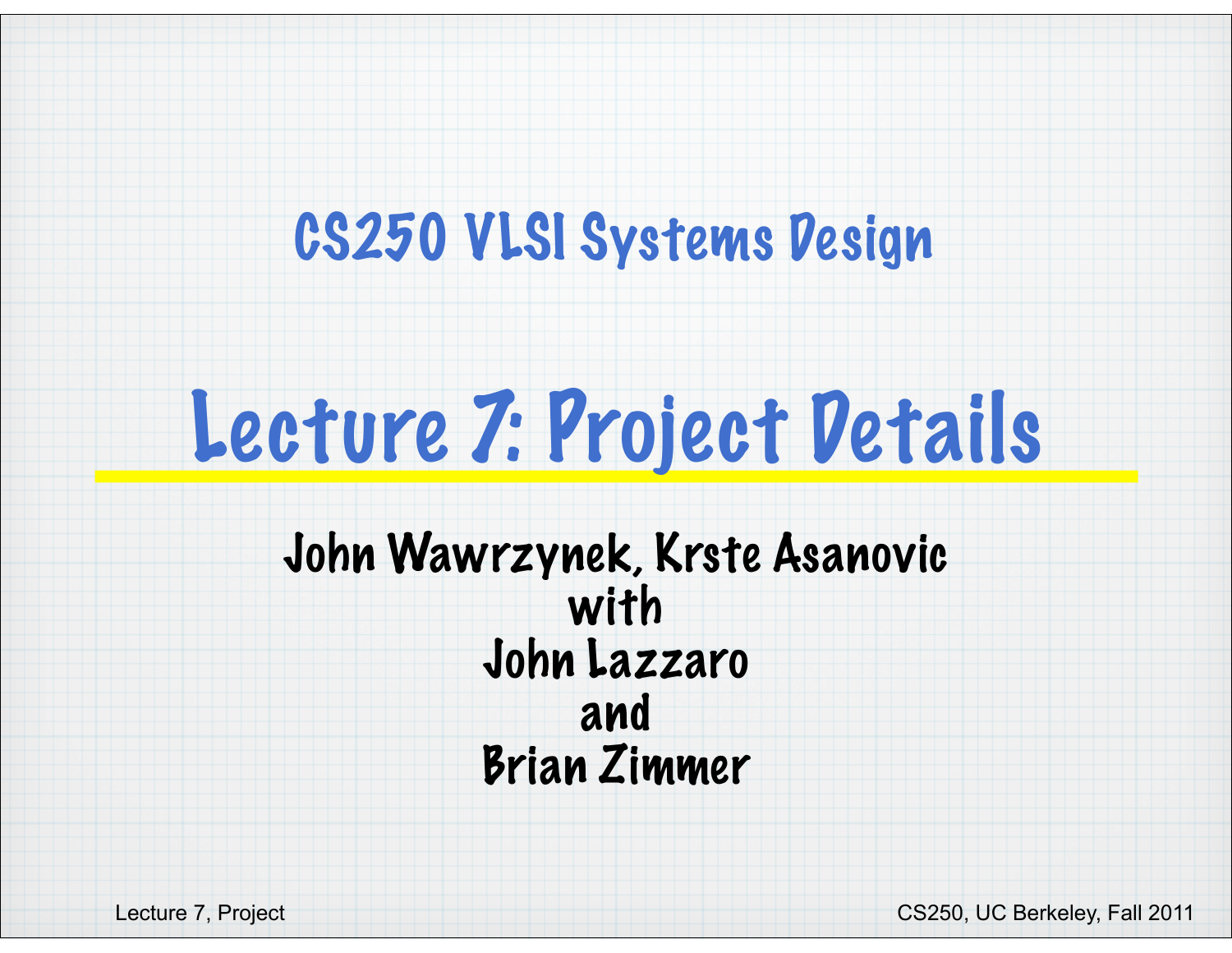# Engineering Challenge

### Application

#### Gap usually too large to bridge in one step, but there are exceptions...



Lecture 7, Project **CS250**, UC Berkeley, Fall 2011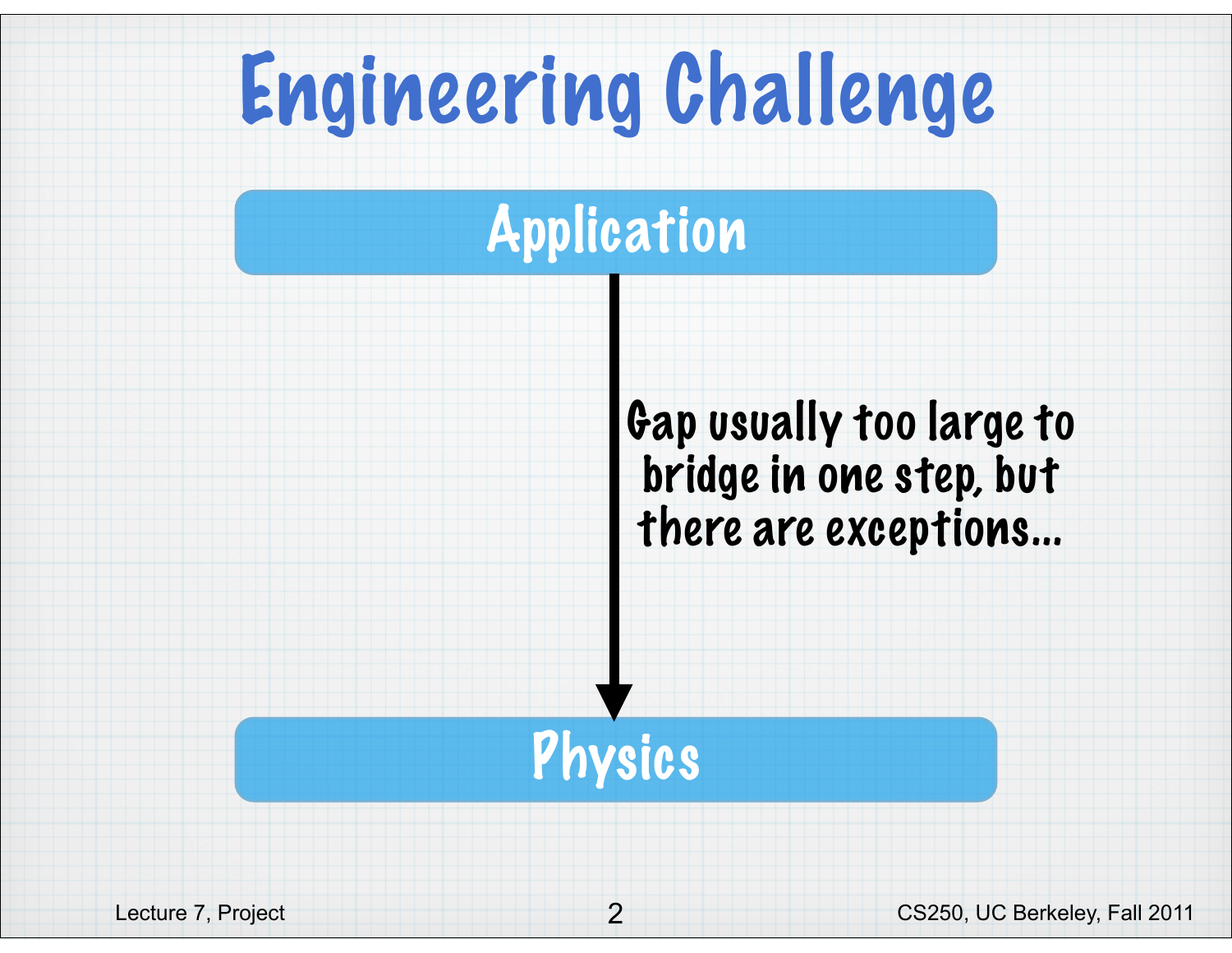# Magnetic Compass

#### Application





Lecture 7, Project **CS250**, UC Berkeley, Fall 2011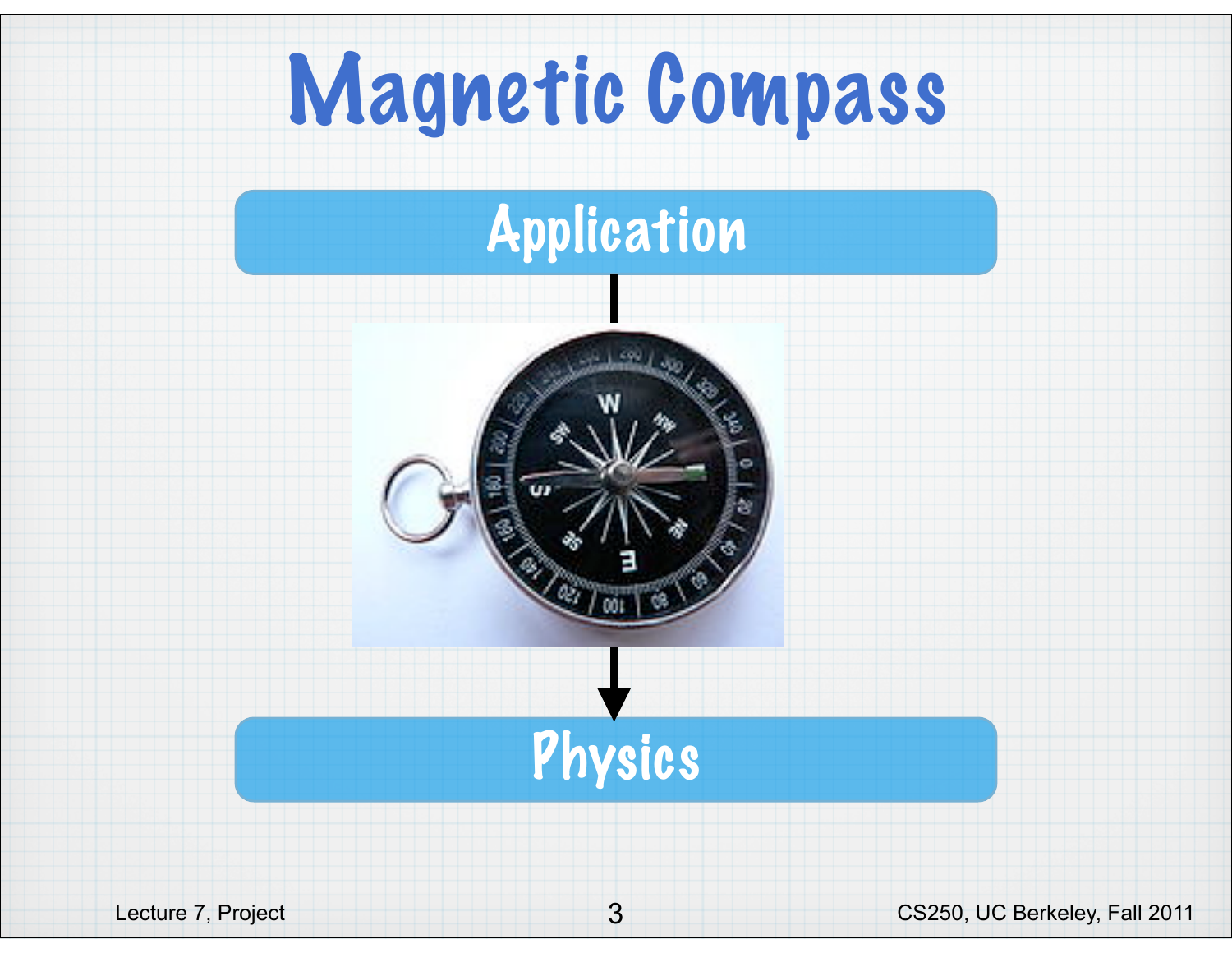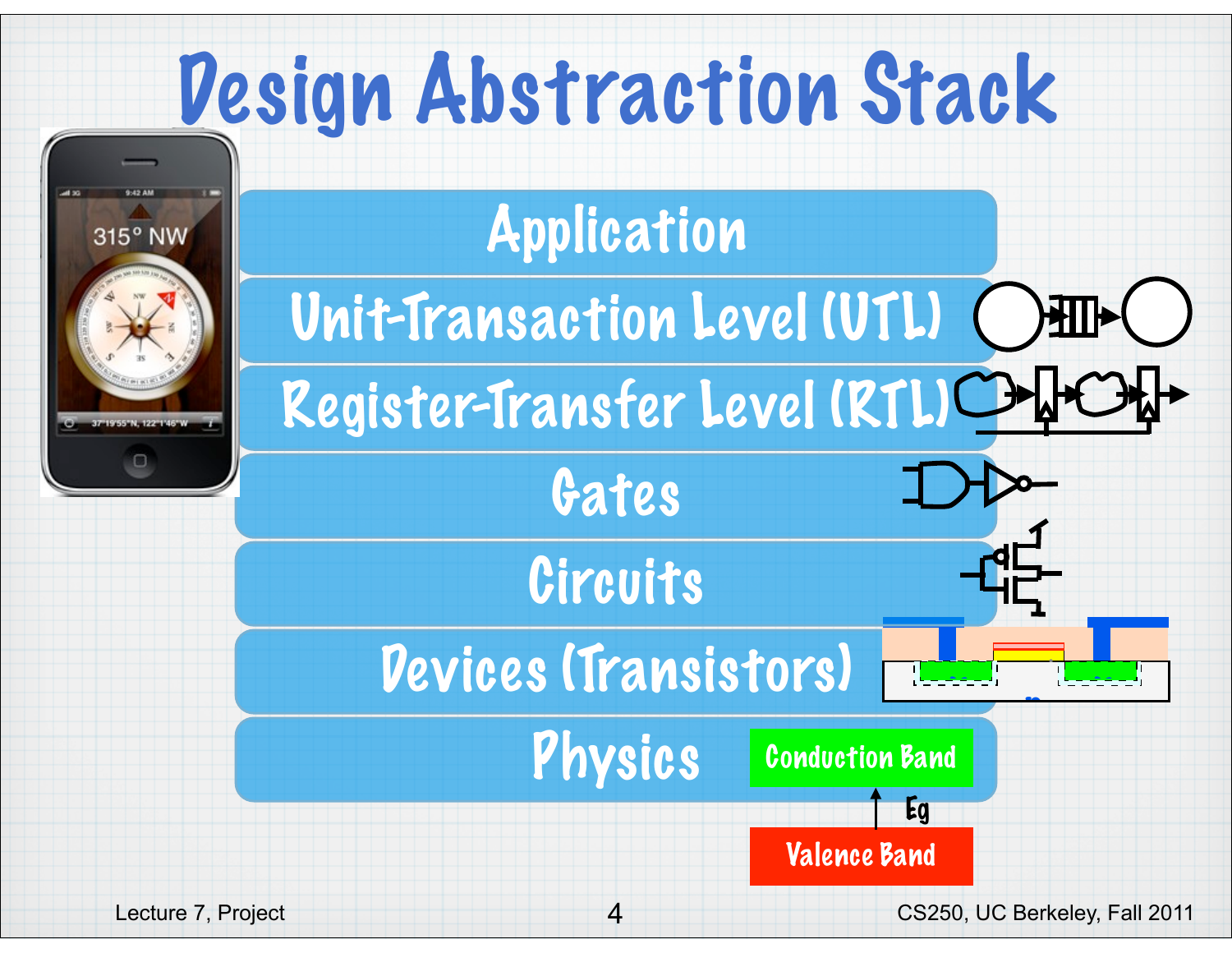## Properties of a Useful Abstraction

### ‣Hides less important details

- ‣e.g., for RTL, don't worry how combinational logic is decomposed into logic gates
- ‣Allows control of more important details
	- ‣e.g., RTL designer still controls how much logic is performed between any two registers
- ‣If done right, provides portable efficiency
	- ‣i.e., same RTL can be implemented as custom logic, standard cells, FPGA, or even vacuum-tube logic, with reasonably good results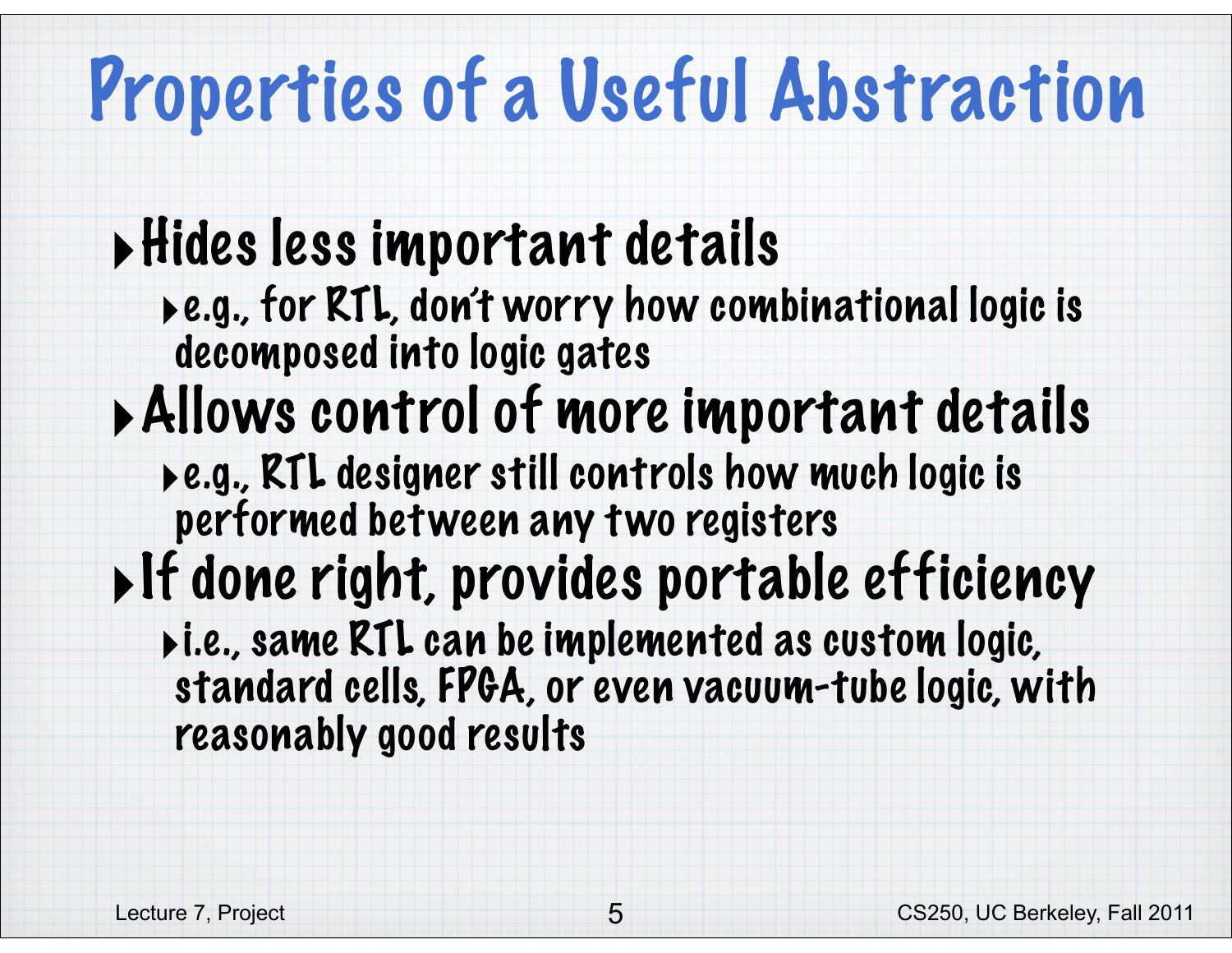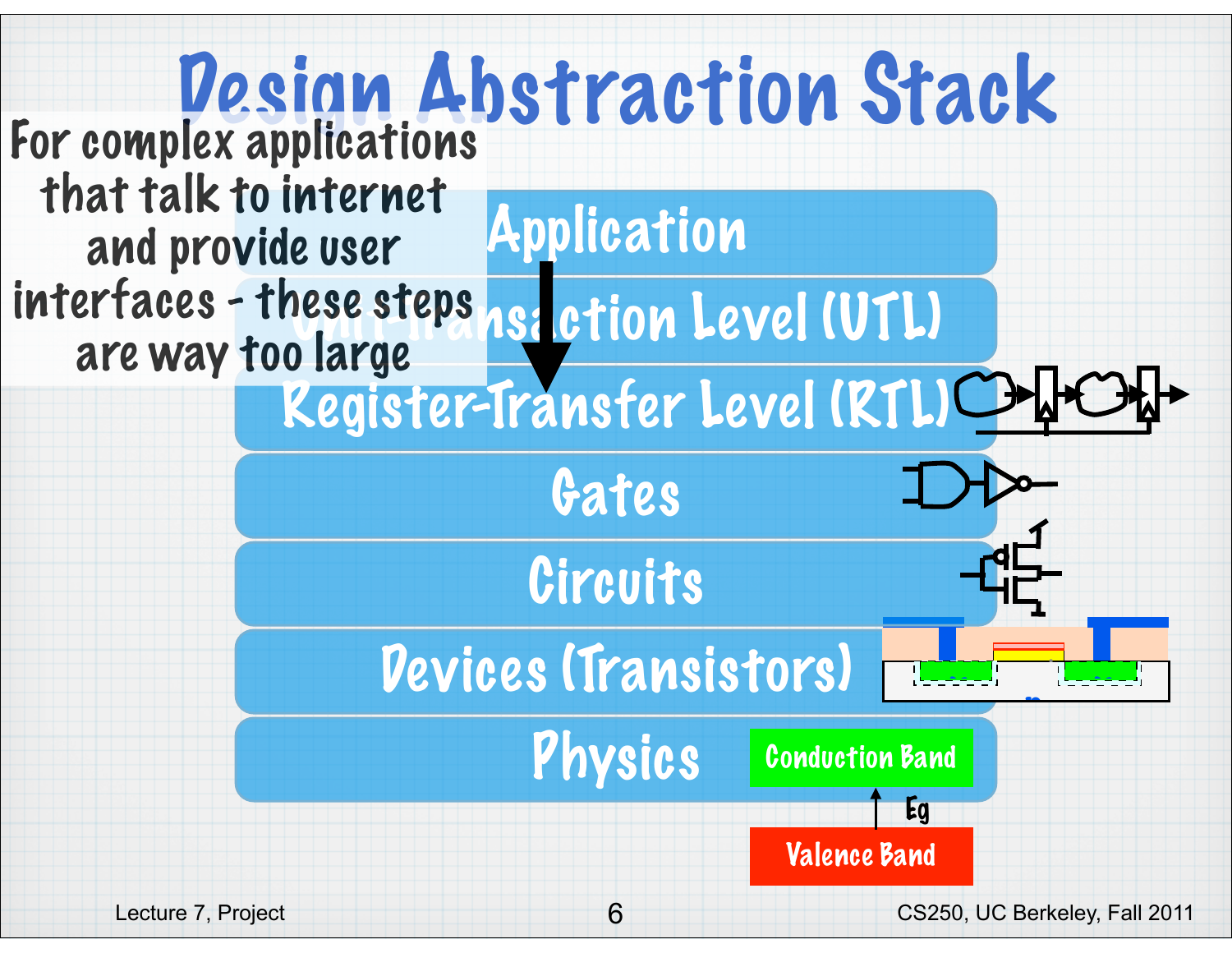## Software-Centric MP-SoCs

#### ‣Almost all devices based on large ASICs need to run sophisticated software ‣MP-SoC (Multiprocessor System-on-a-Chip) already standard in many devices

‣smartphones, music players, set-top boxes, games consoles, digital cameras, internet routers, cars, ...

### ‣Typical ASIC team ratios:

- ‣1 Hardware designer per
- ‣2 verification engineers per
- ‣6 software engineers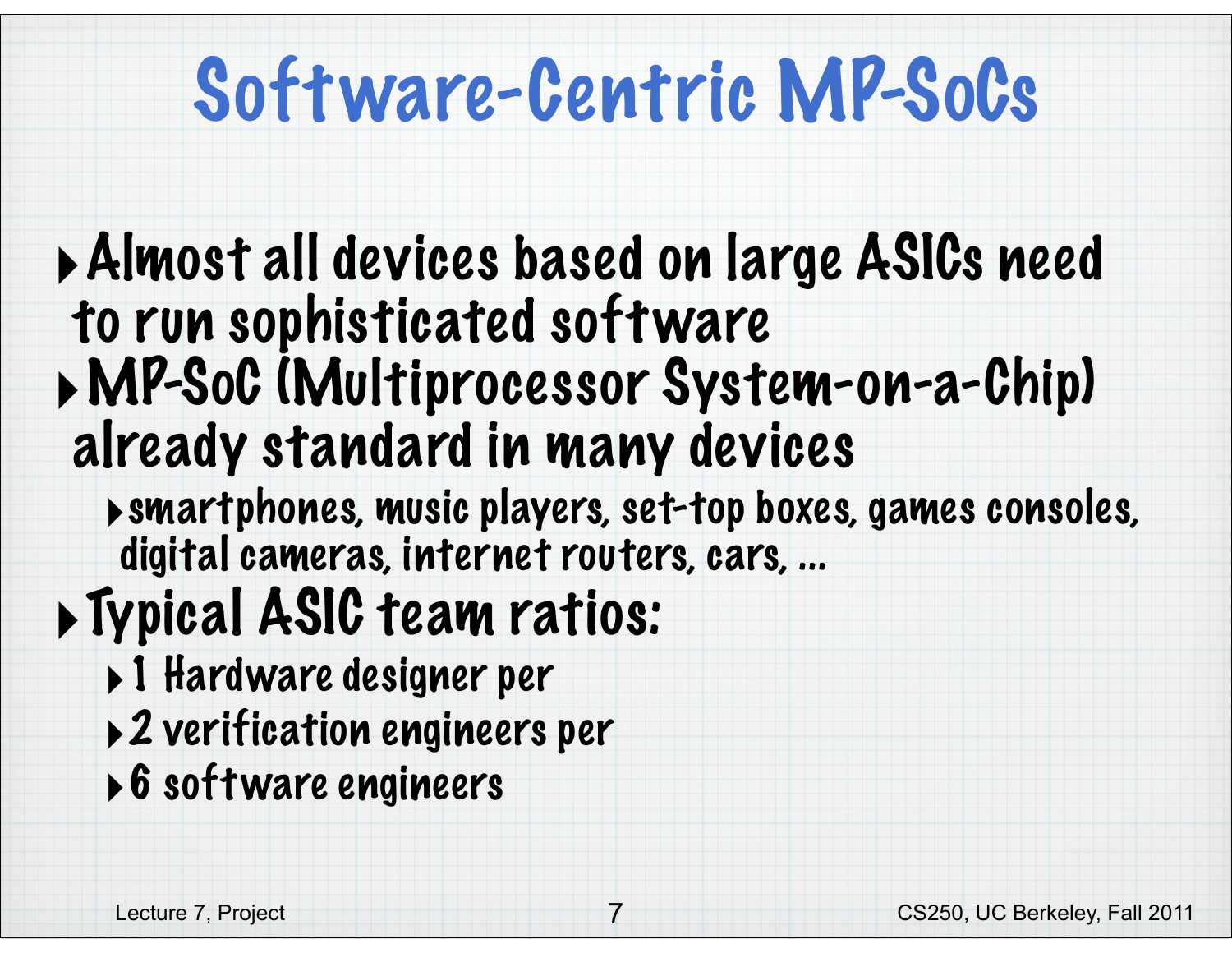### Manycore, a new abstraction layer?

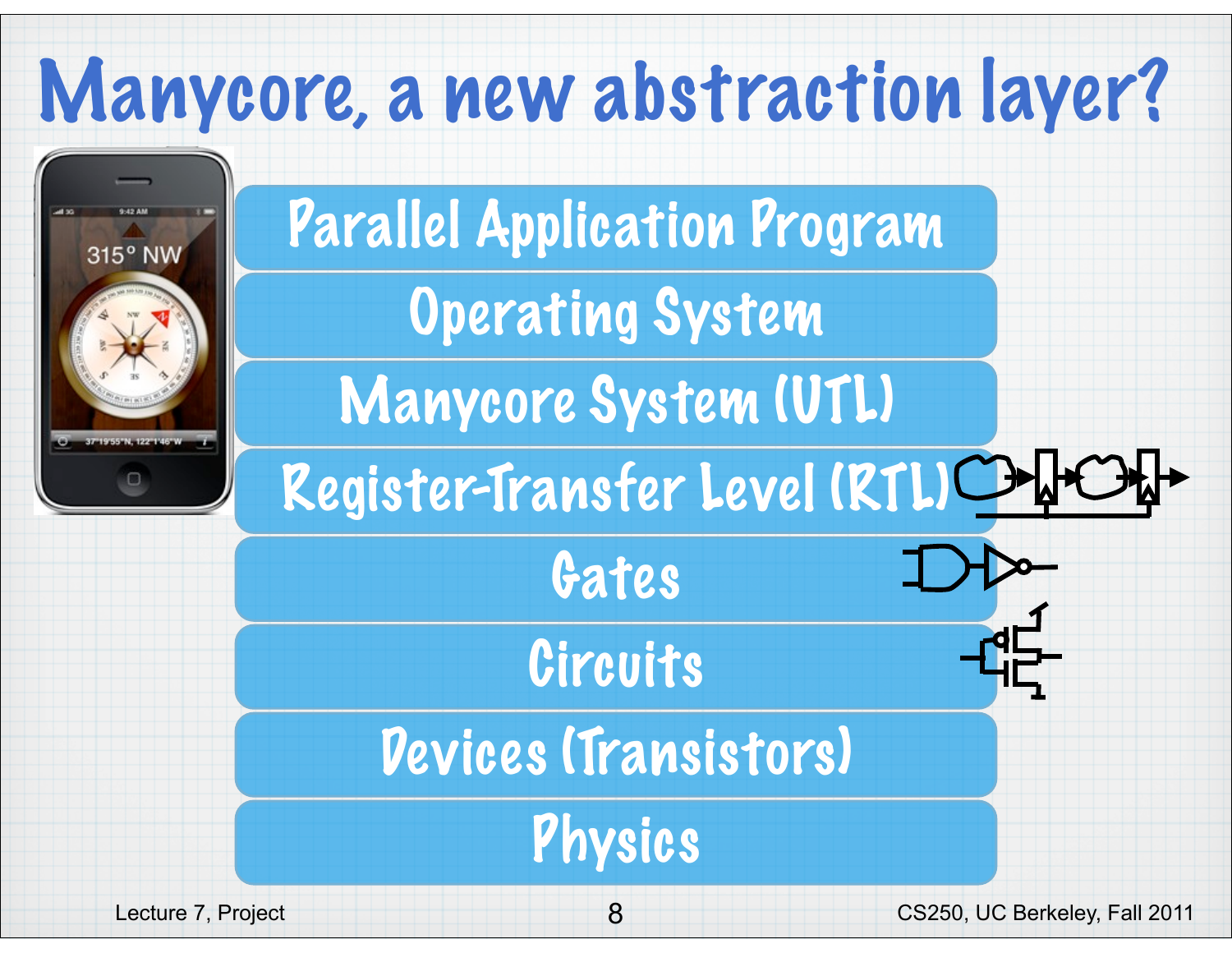### Manycore Abstraction

#### ‣Hides less important details

‣e.g., programmer doesn't worry how code is compiled and executed on each processor pipeline

### ‣Allows control of more important details

‣e.g., parallel programmer controls how application code and data is distributed among cores

### $\triangleright$ If done right, provides portable efficiency

‣i.e., same parallel program can be executed on different multiprocessor platforms (general-purpose x86 platform, MP-SoC, FPGA soft cores)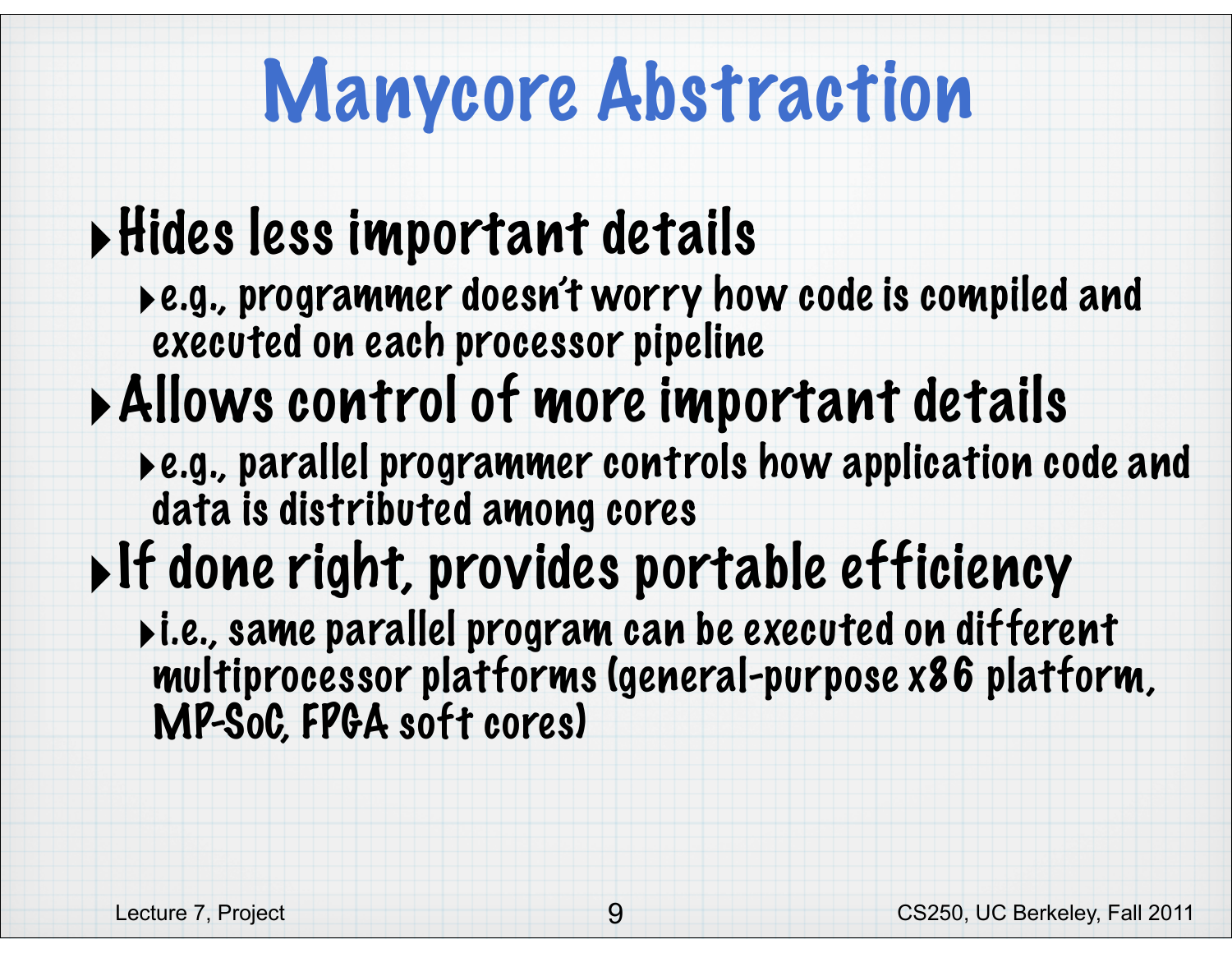## Project Topics

‣This year's theme: If "the processor is the new transistor"\*, what does the standard-processor library look like?

‣Assume any MP-SoC will be built from a heterogeneous mix of processor types

#### ‣Your task is to explore variations of RISC-V microprocessors in class projects

‣i.e., pick a general class of RISC-V processor, then explore design space for that class of processors

‣Output of class could be used to begin populating a "standard-processor" library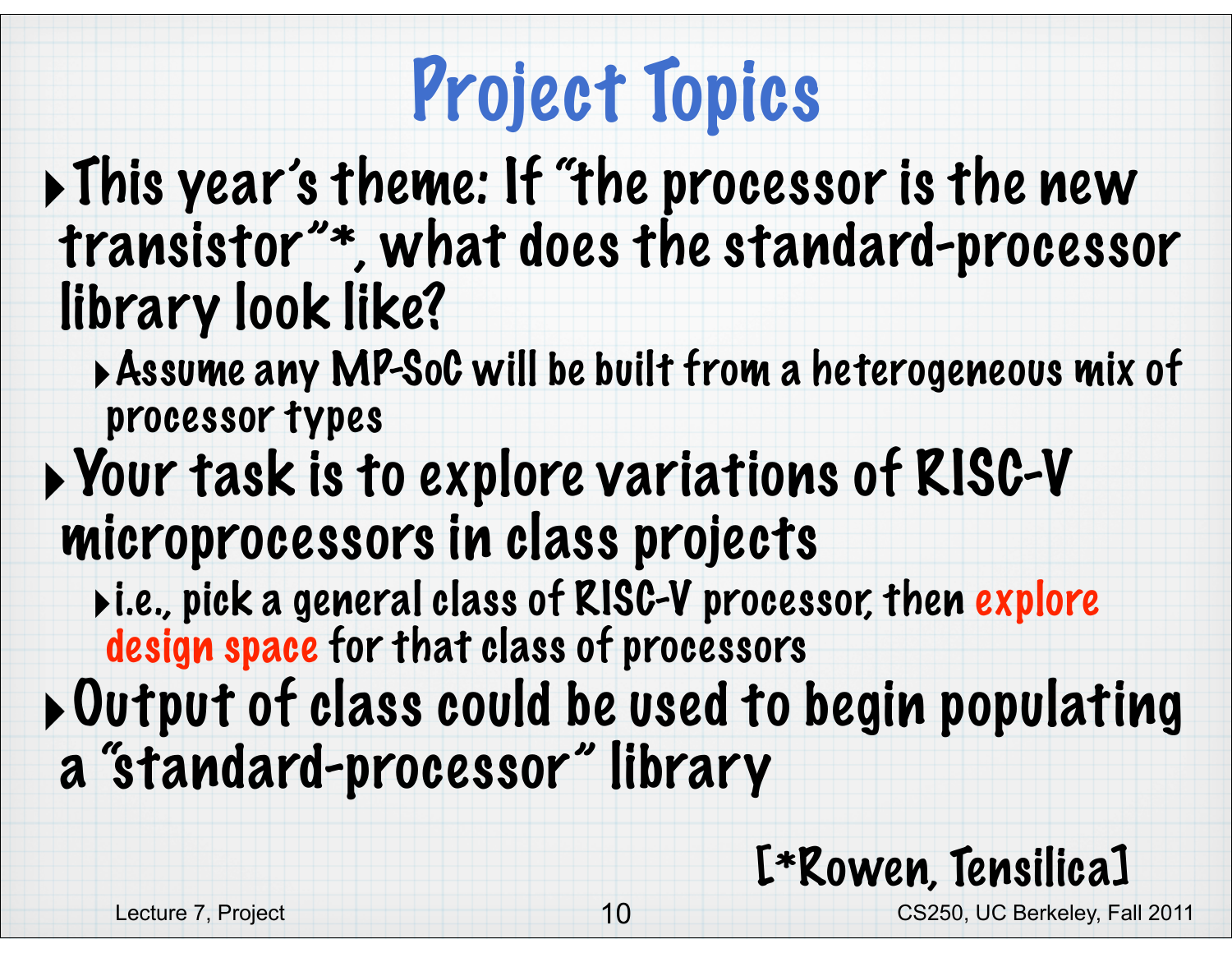#### Results from MIT Lab Exercise (6.884 2005)

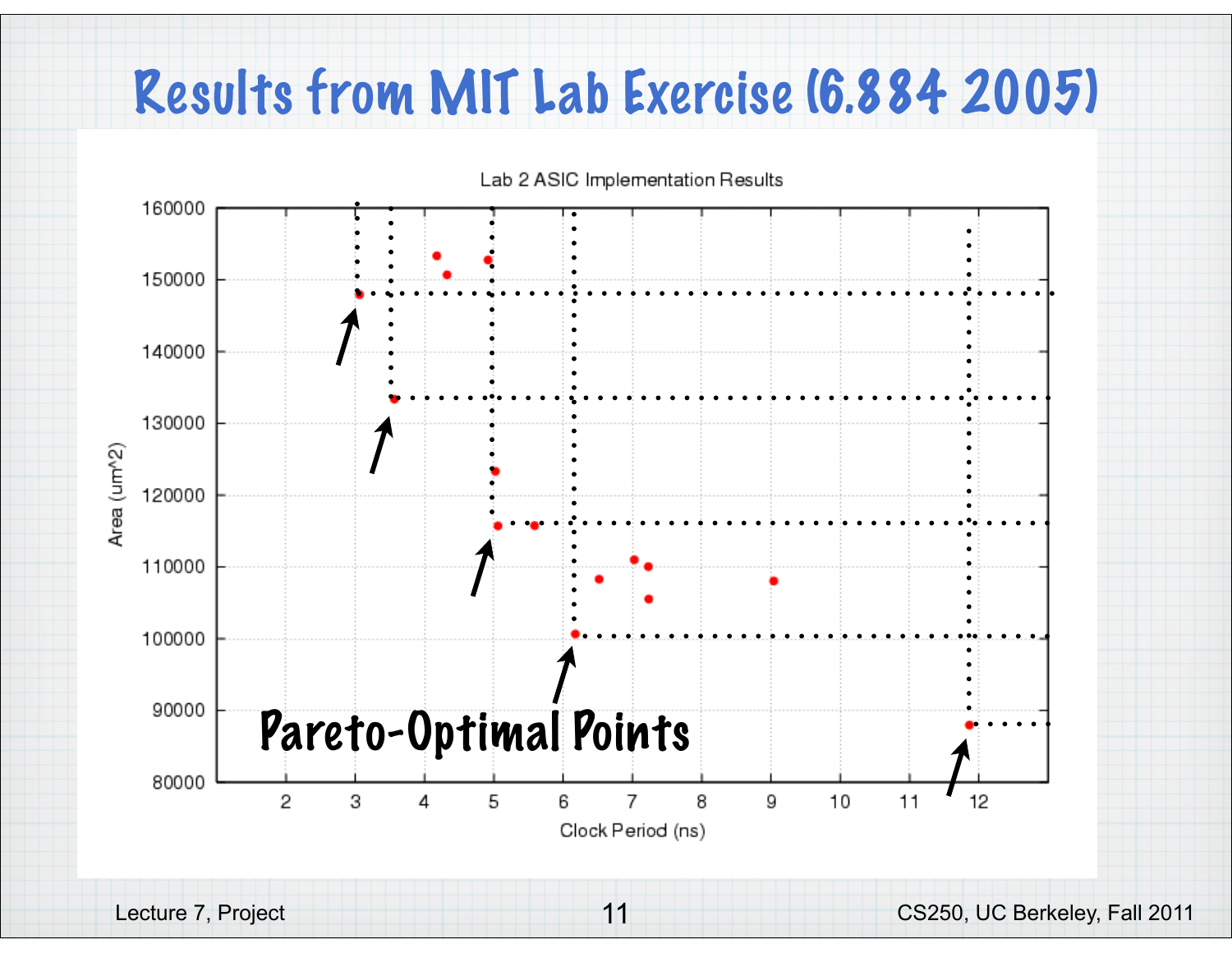# Quality-of-Results (QoR)

‣QoR is term used to describe overall "goodness" of design. Usually a multi-dimensional vector including multiple metrics:

- ‣Area (mm2)
- ‣Performance (Operations/Second)
- ‣Energy efficiency (Operations/Joule)
- ‣System-Level Cost
- ‣Correctness (not binary in practice)
- ‣Reliability (Undetected errors/Year, MTBF)
- ‣Manufacturability (%Yield)
- ‣We will focus on first three in project ‣Require projects to be 100% correct...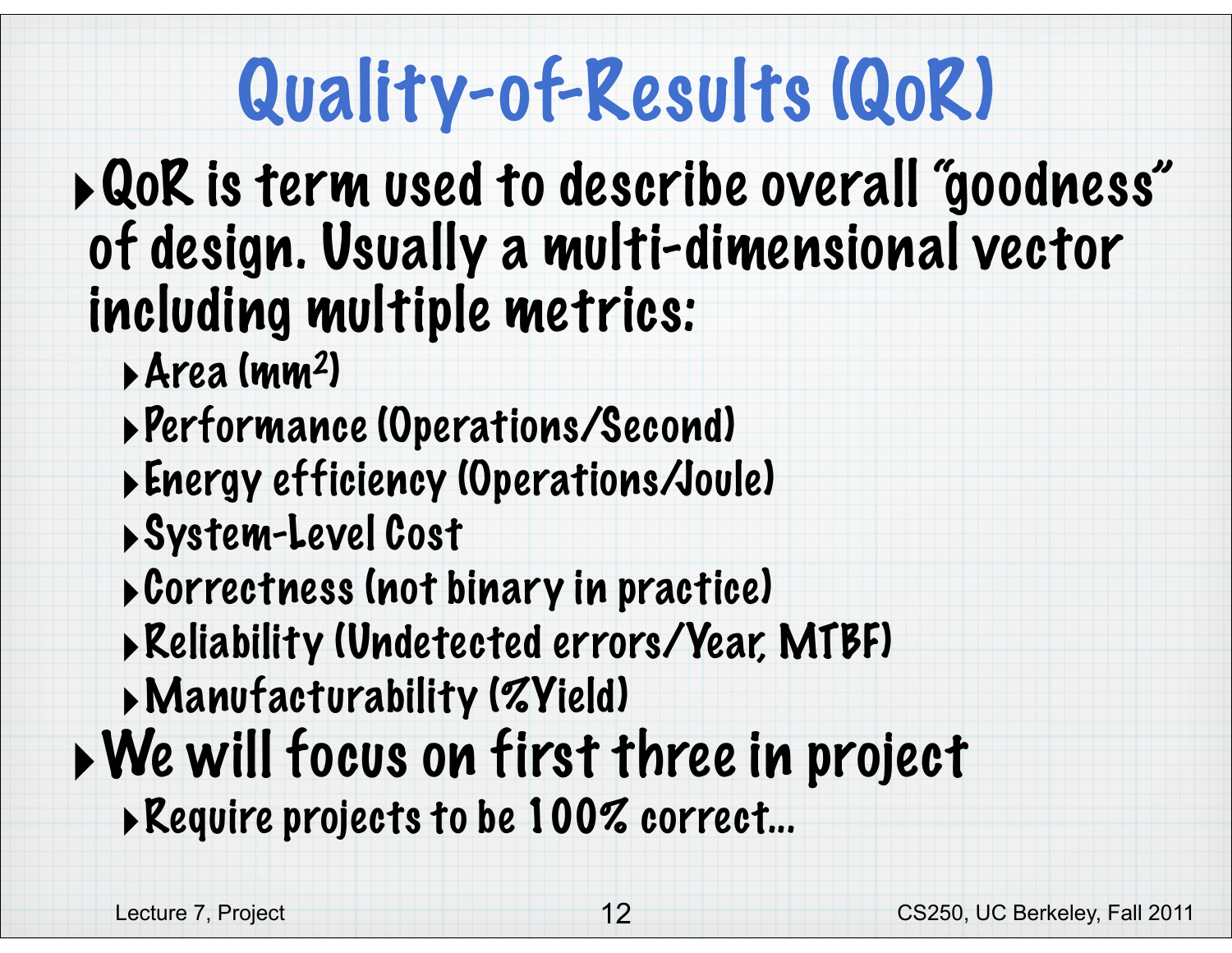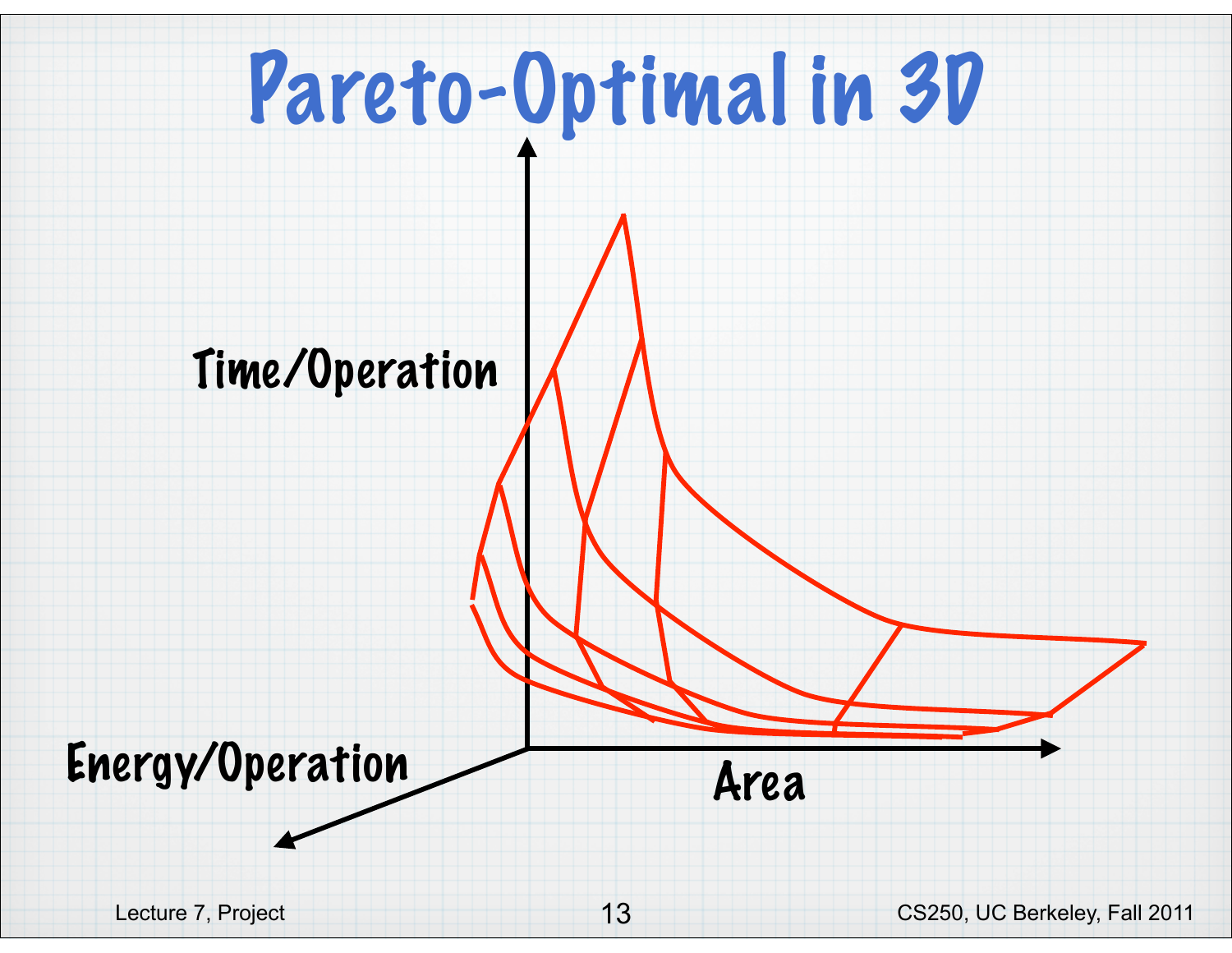### Our Project Expectations

#### ‣B grade ‣Single working design

#### ‣A grade ‣Thorough design-space exploration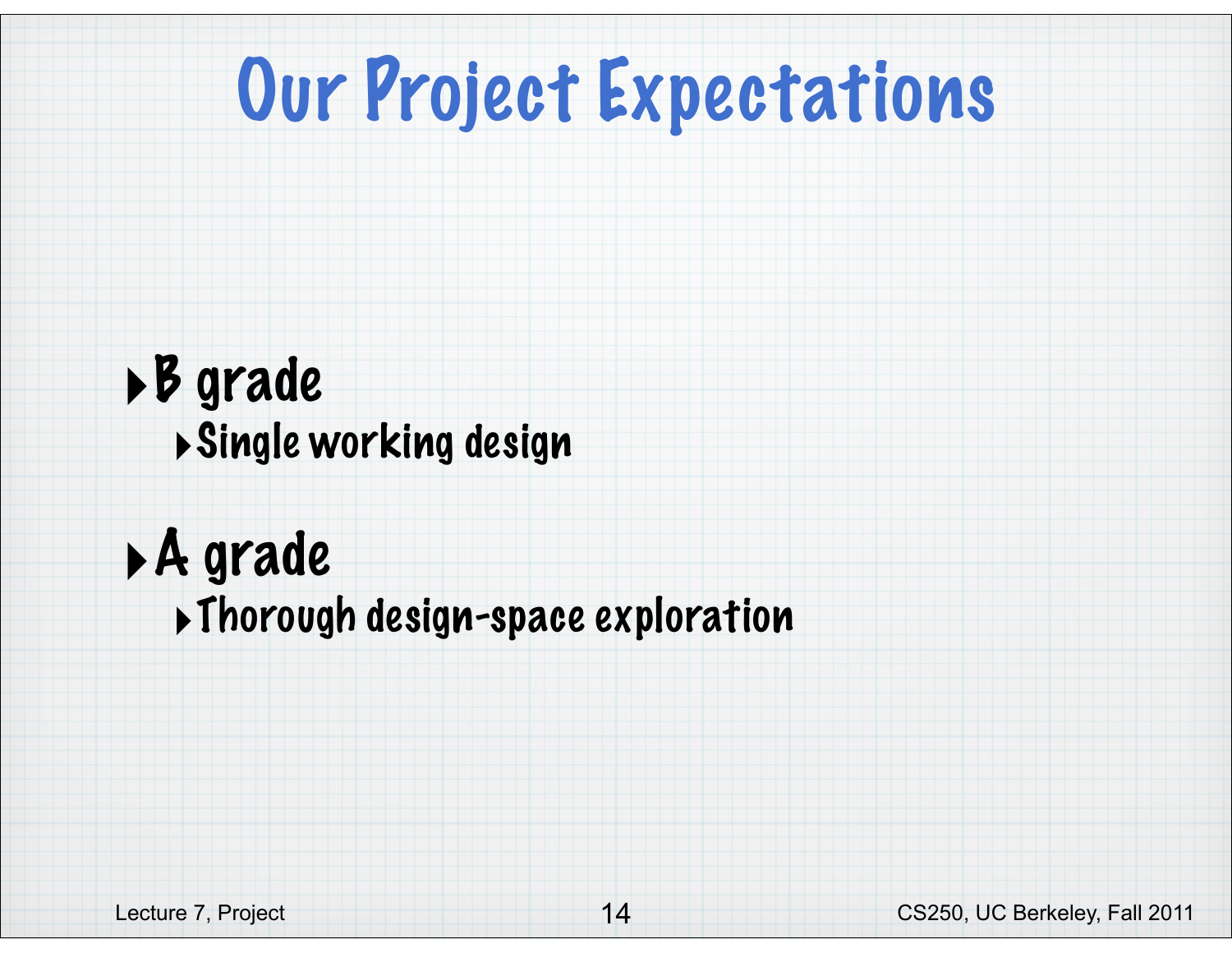## General Project Info

#### ‣A large-scale VLSI design experience ‣Most significant component of class ▶70% of grade!

### ‣Work in teams of 2

 $\blacktriangleright$ In exceptional circumstances, might allow other team sizes (1 or 3), but have to clear with us ASAP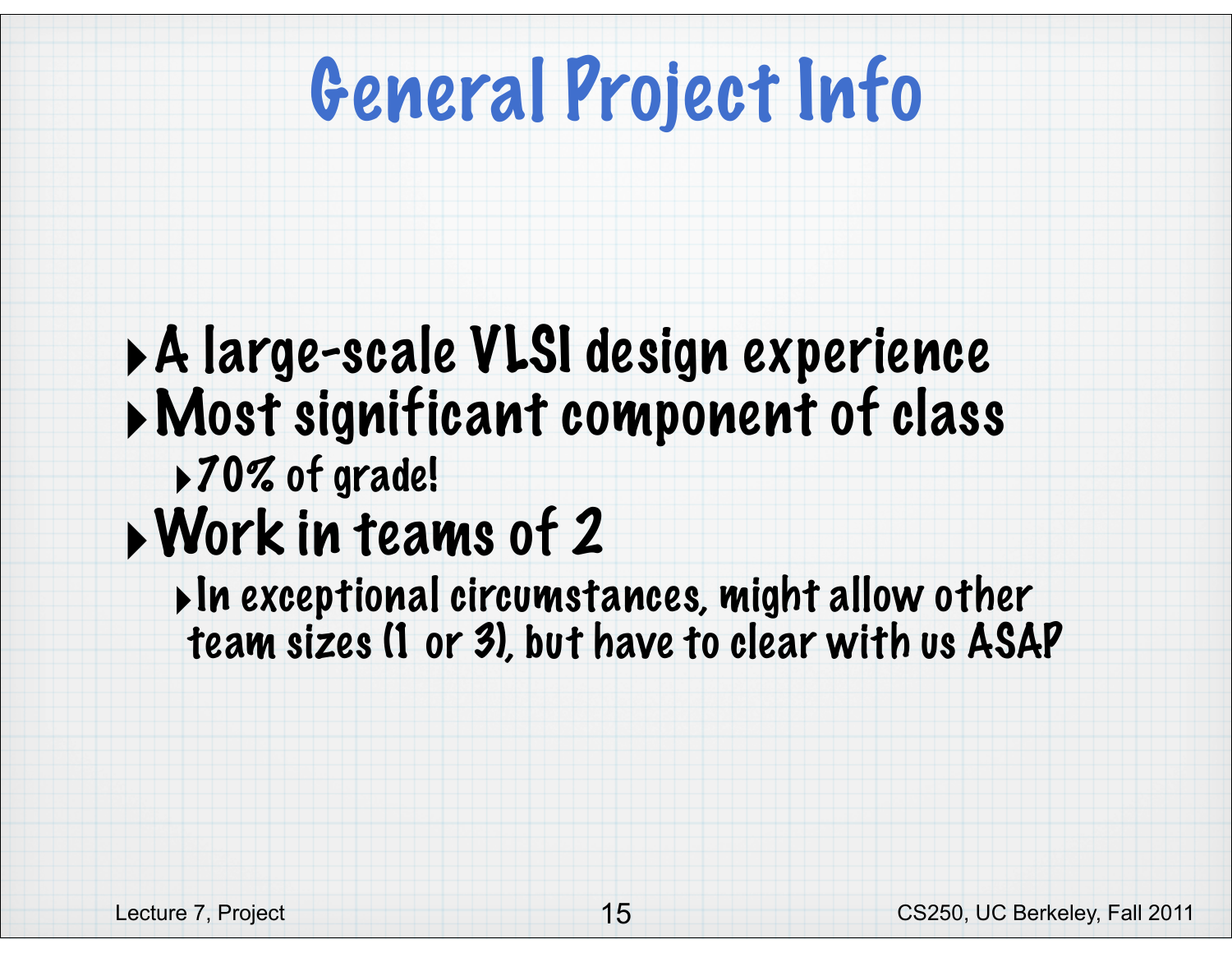# Initial Proposal

### ‣Due October 10 before class

- ‣email to instructors+TA as PDF file
- ‣Not any other file format, must be PDF

### ‣Must include:

- ‣Title
- ‣Team members' names
- ‣2-page description of what you want to do.
- ‣What does the design space look like and how you will explore it
- ‣Must be in PDF (in case you weren't paying attention)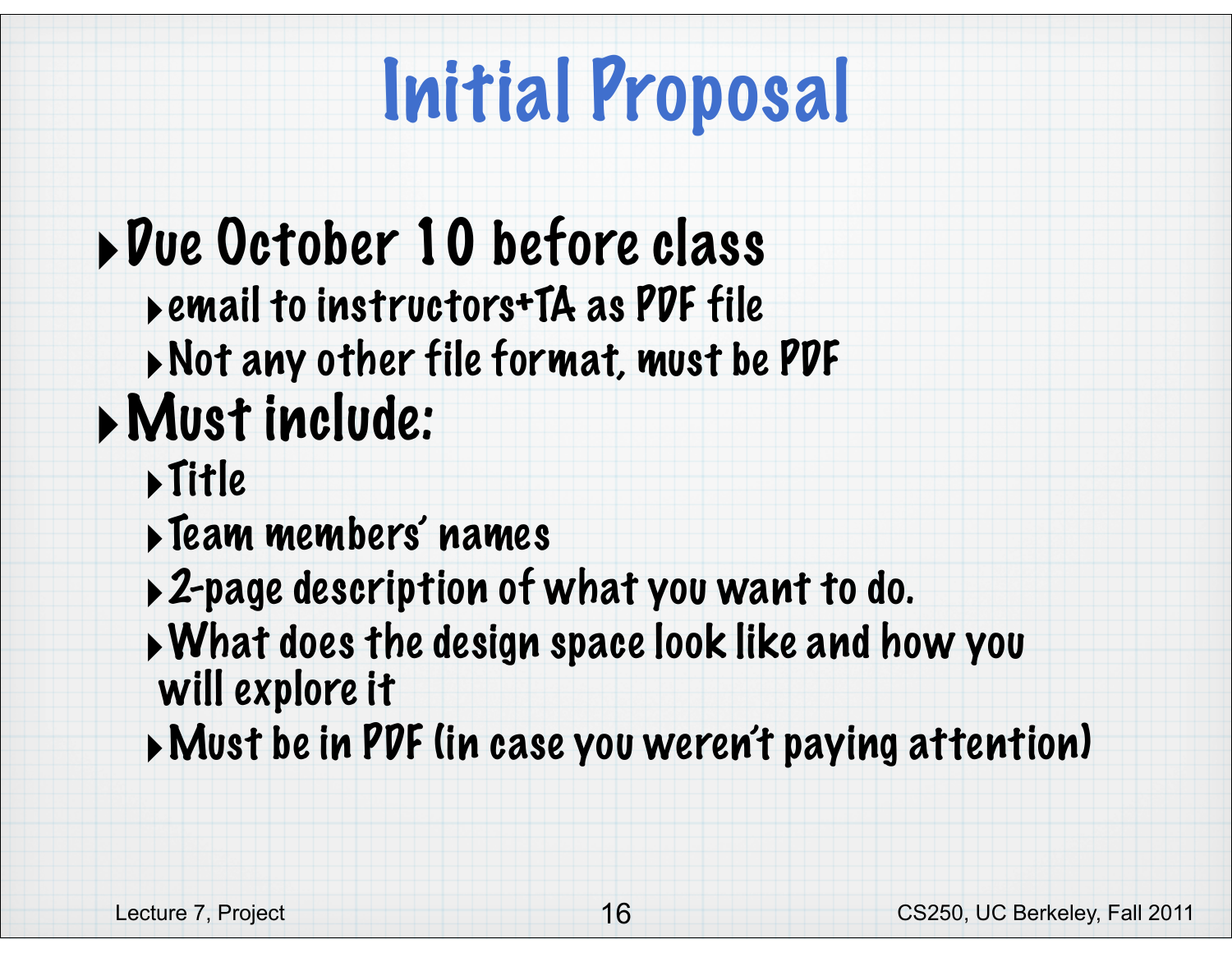## Project Meetings

### ‣Public presentation days:

‣Each group gives 15 minute presentation to whole class ‣Everyone must attend, give feedback

### ‣Private project meetings:

- ‣Approx. 20 minutes scheduled with each group alone with staff to give private guidance
- ‣Class splits into two sets of project groups, one meets on Mondays, other on Wednesdays

#### ‣Plus, come to office hours, arrange other meetings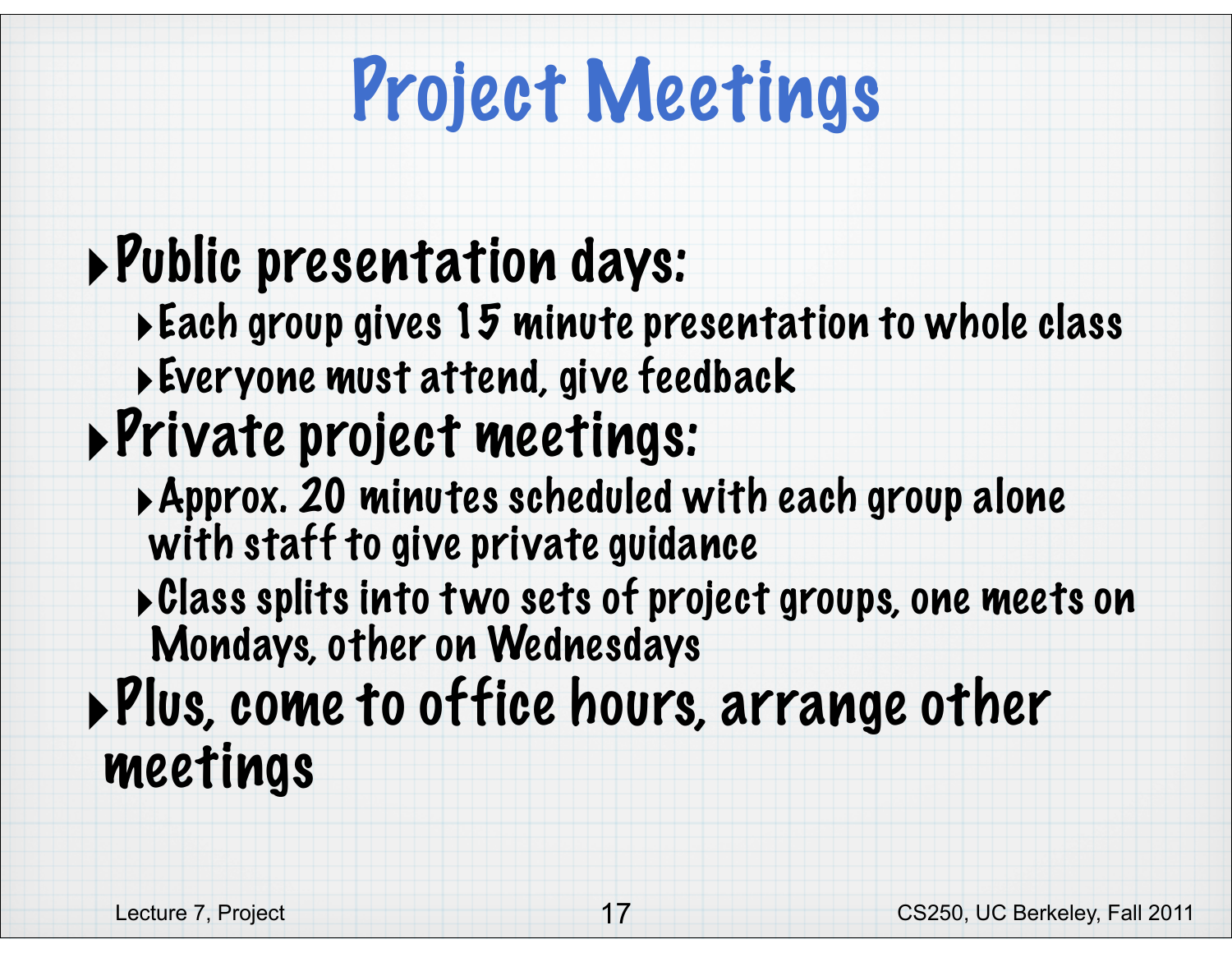## Public Presentations

#### ‣Oct 12: Present project proposal (10 mins) ‣Describe your project idea, get feedback ‣Oct 31/Nov 2: Present initial results on at least one design point

- ‣15 minute presentation max. to whole class (~10 slides)
- ‣Prepare concise, informative presentation.
- ‣Ask class for feedback, 5 minutes
- ‣Nov 14/16: Present some design-space exploration results
	- ‣Same 15 minute + 5 minute discussion format
- $\rightarrow$  Dec 5/7: Final project presentations
	- ‣ 20 minutes each, time limit strictly enforced (practice!)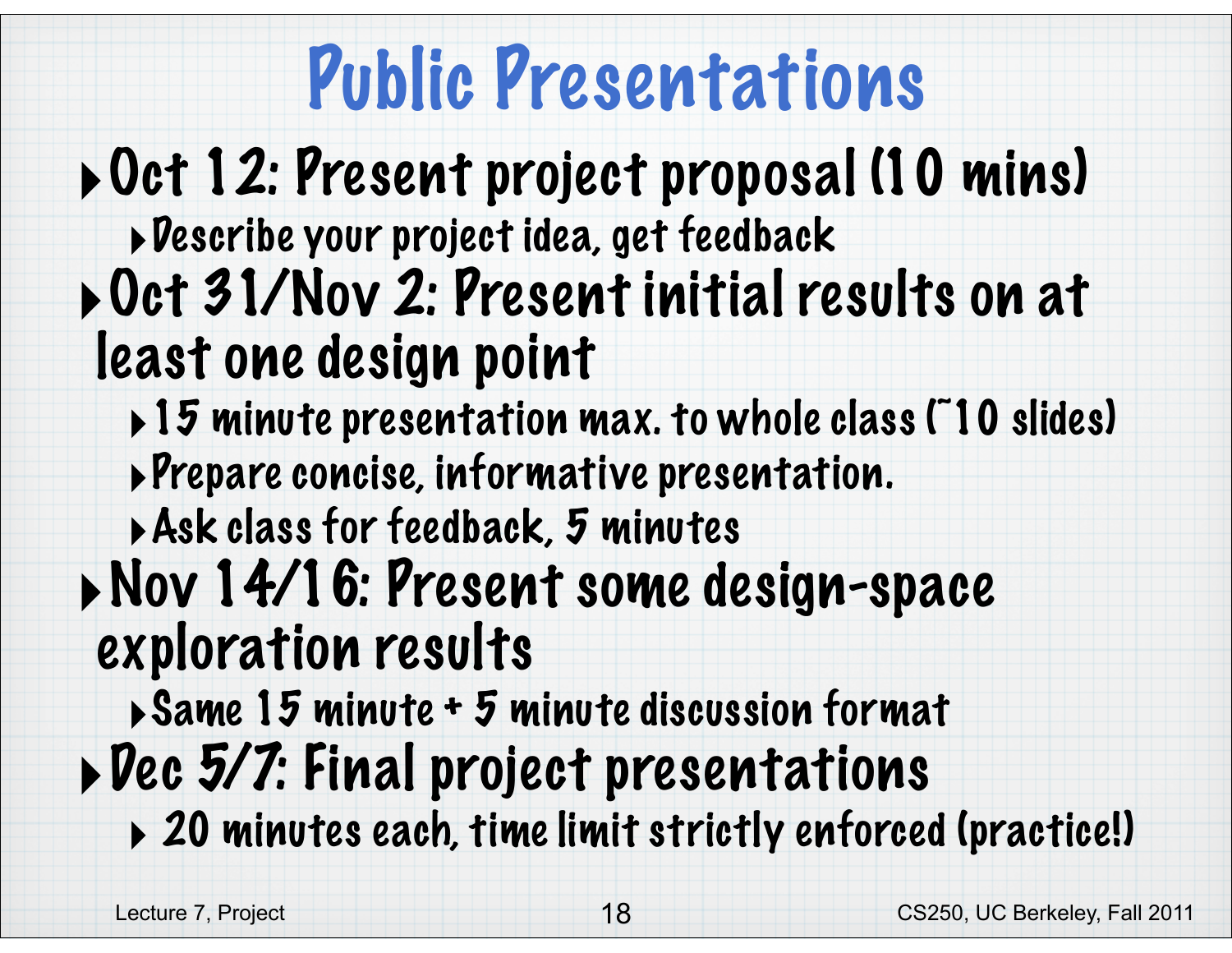## Private Meetings

#### ‣Each group has a scheduled 20 minute meeting with staff to provide guidance/feedback ‣Same time slot during class time every meeting week, and also used for final presentation ‣Schedule picked randomly

‣Cannot change unless you can convince another group to switch

#### ‣Come prepared with results/questions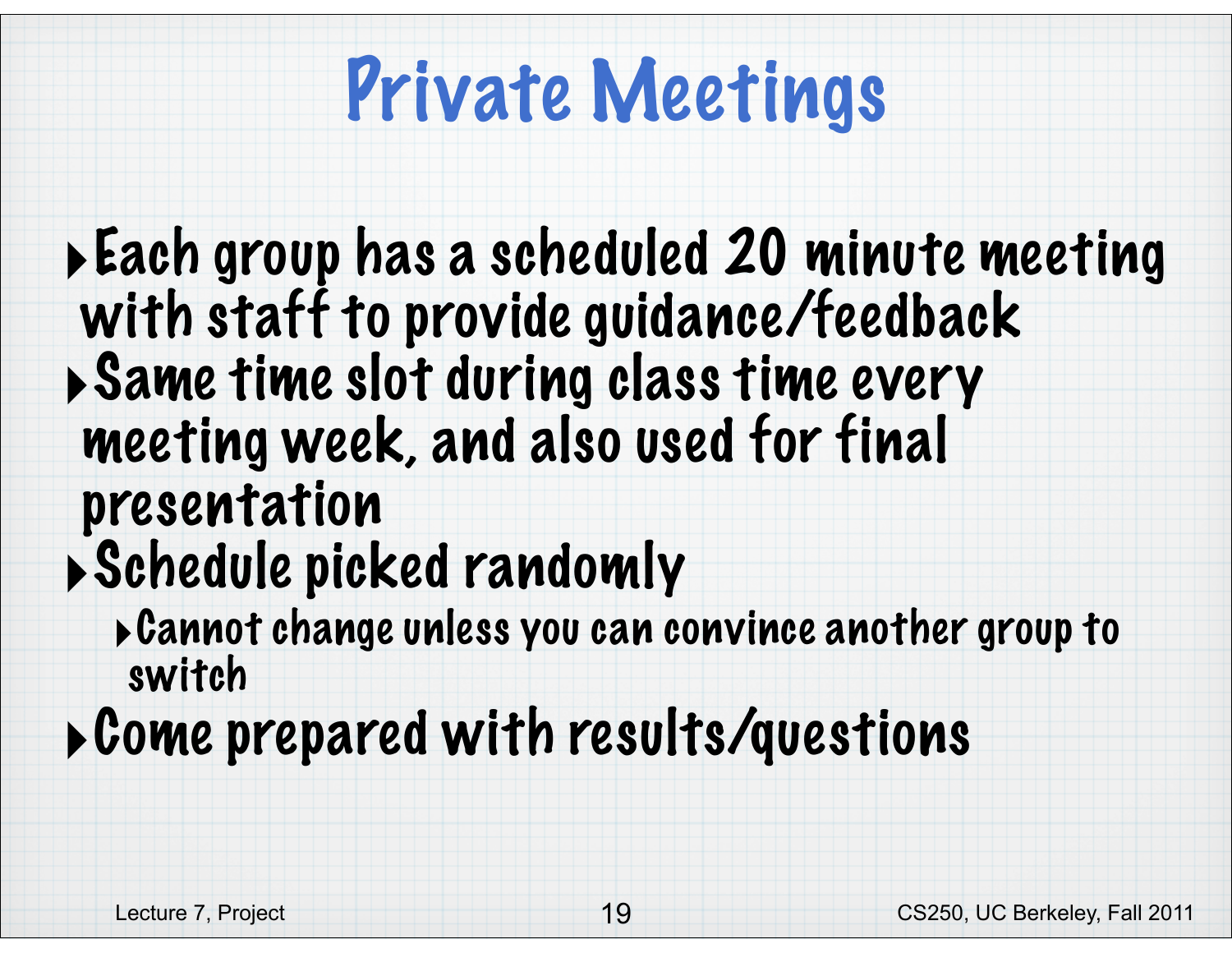# Final Project Report

#### ‣Report should read like a conference paper

- $\rightarrow$  <=12 pages
- $\rightarrow$  = 10pt font
- ‣one or two-column
- ‣must be PDF

### ‣Report due 6AM Monday Dec 12

- ‣No extensions!
- ‣Email PDF file to staff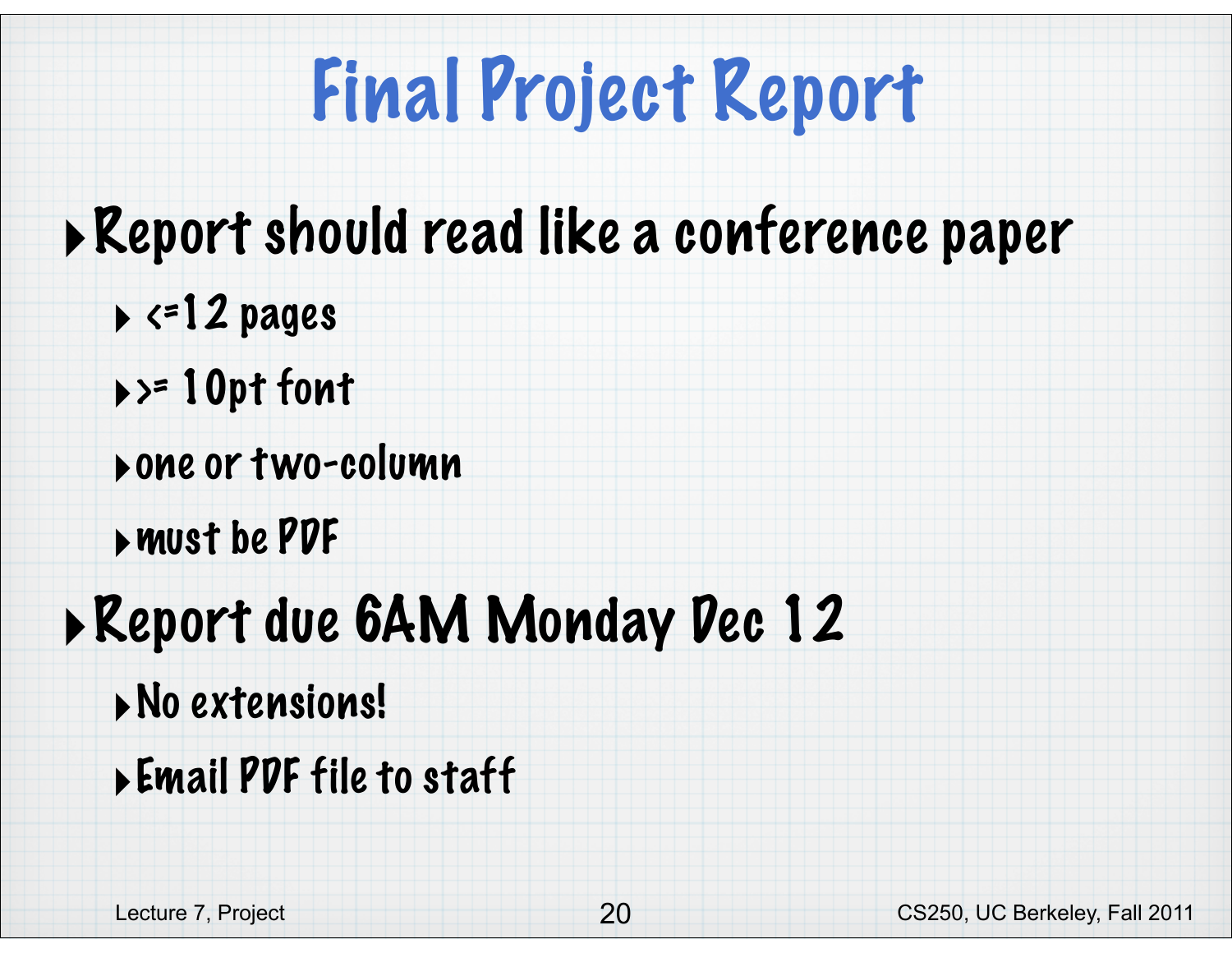### Project Source Code

‣Must be kept in repository so we can build, test, and inspect design ‣Must be checked in before each meeting ‣You'll want to use repo for group communication/archiving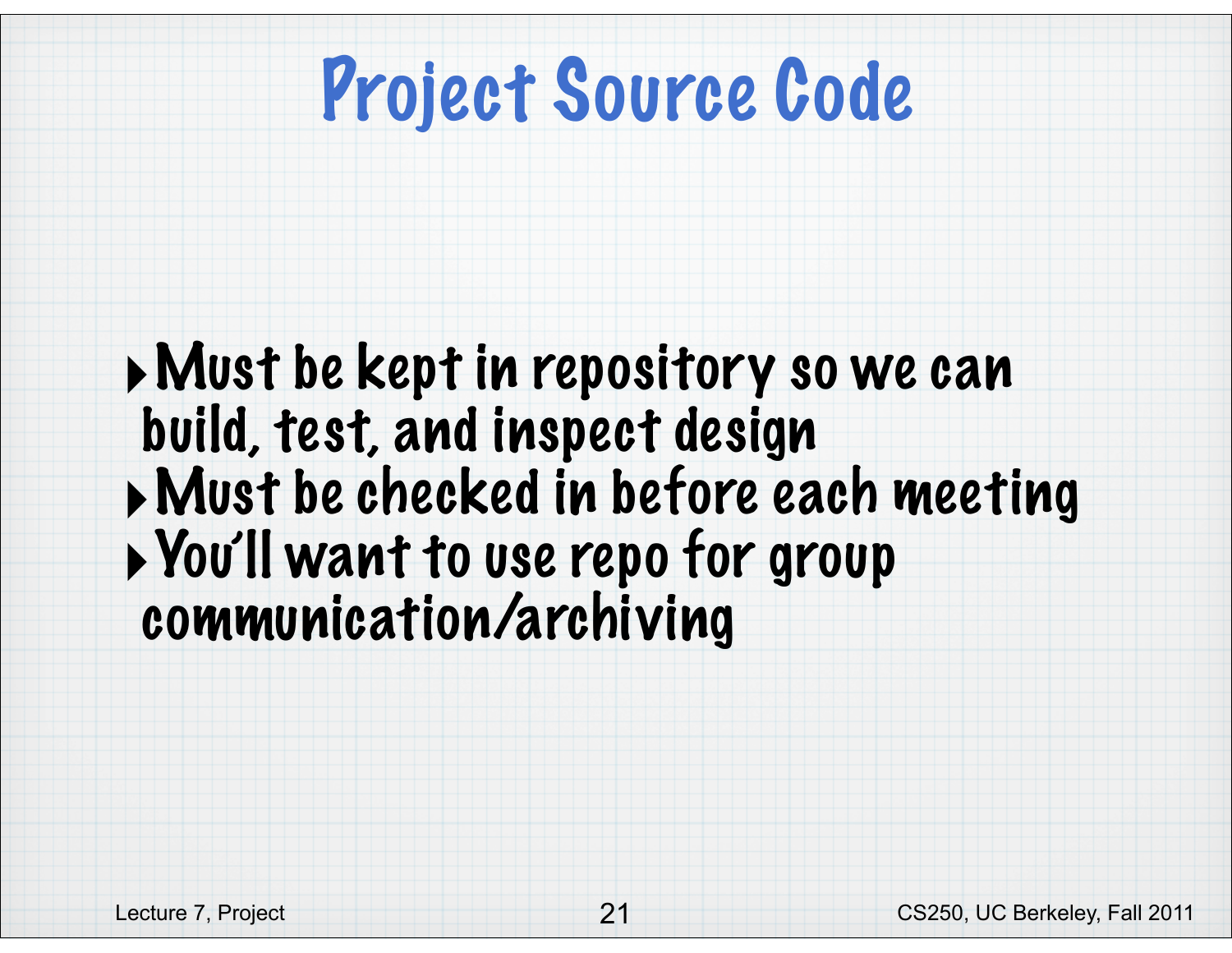### Possible Project Ideas

#### ‣General-Purpose processor improvements ‣Domain-specific accelerators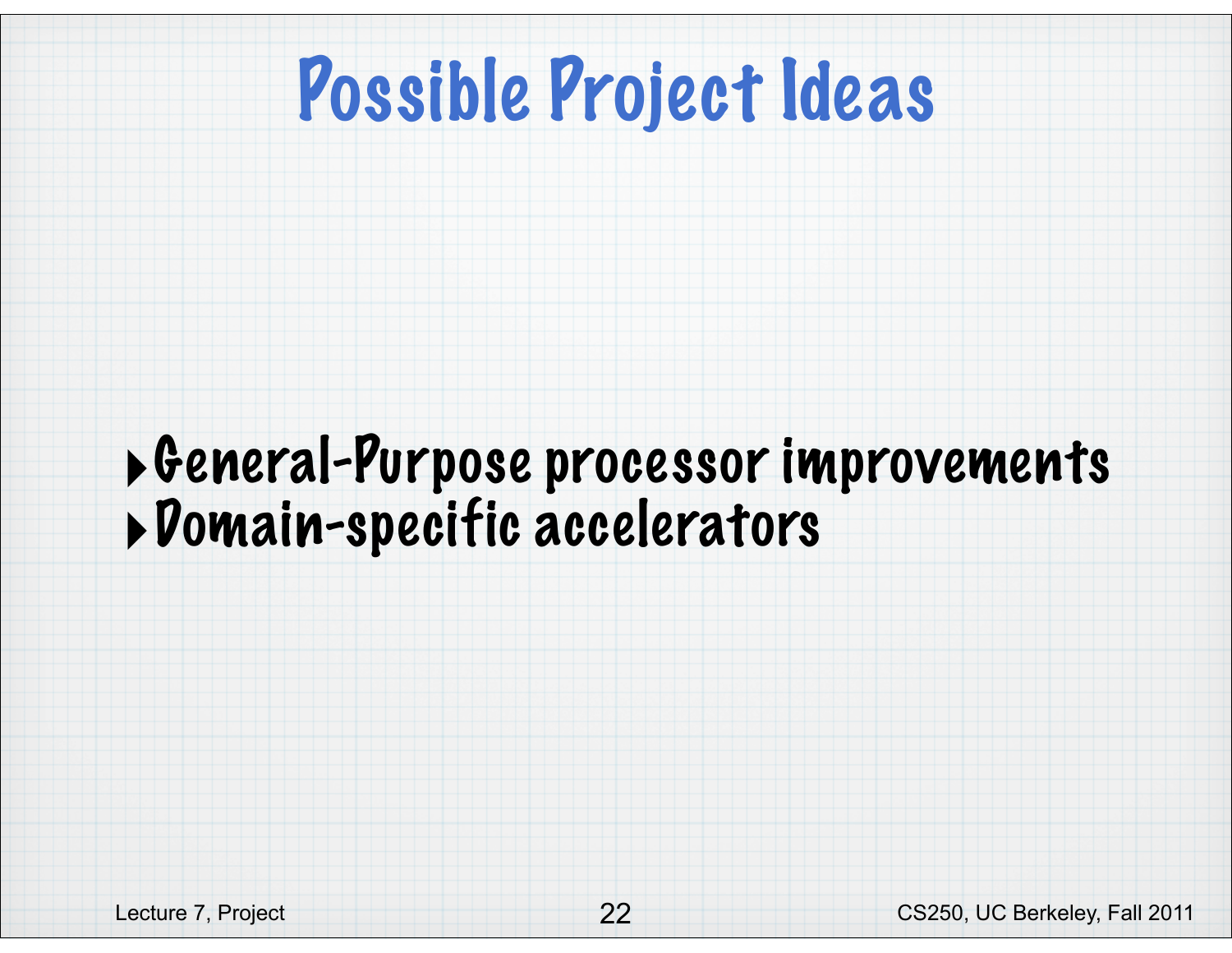# Standard Processor Configuration

layout level

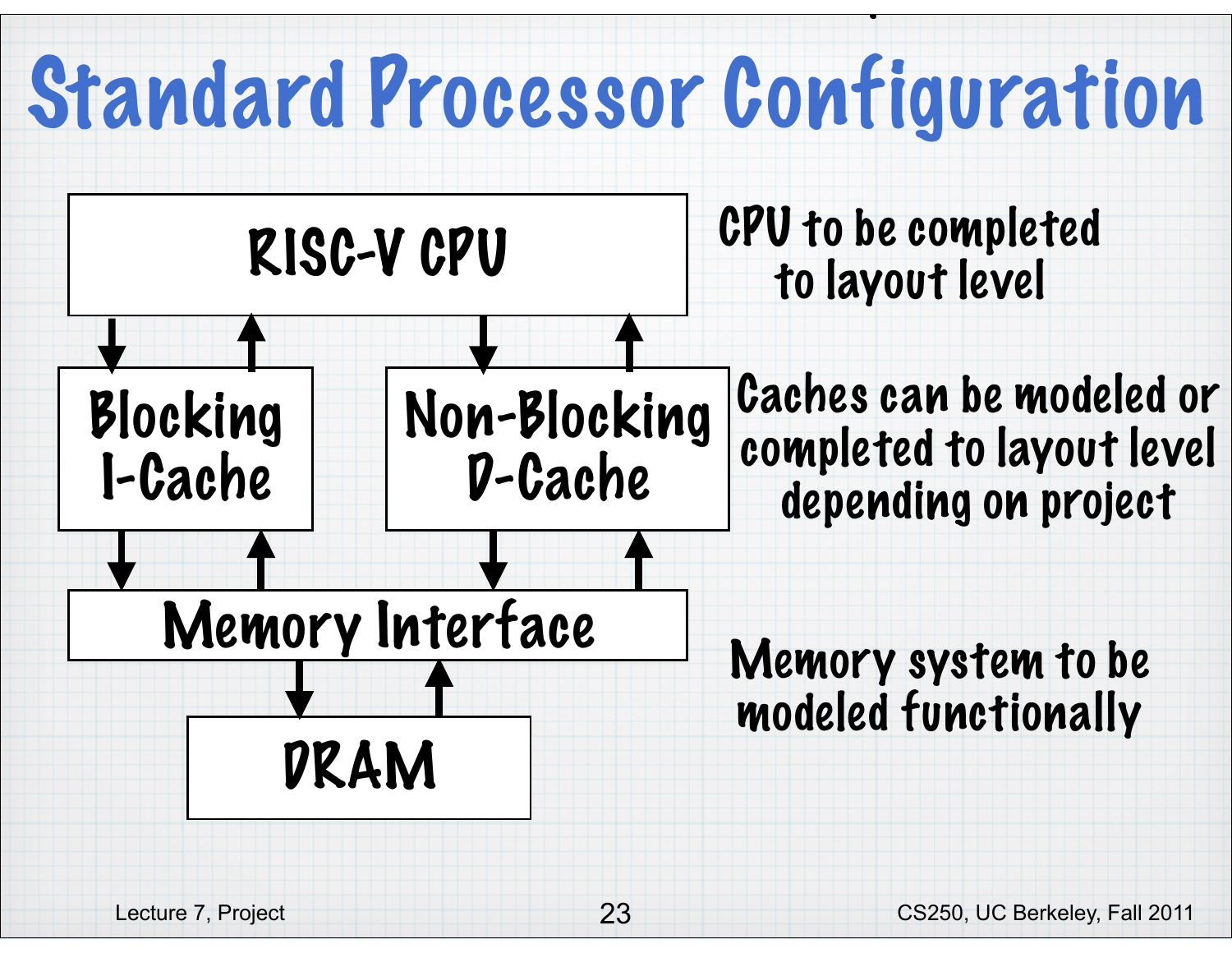### Project Infrastructure

#### ‣We will provide a RISC-V processor core (Rocket) + test harness + test code ‣Later lecture will cover Rocket microarchitecture in detail ‣Some projects may choose to start from a simpler RISC-V core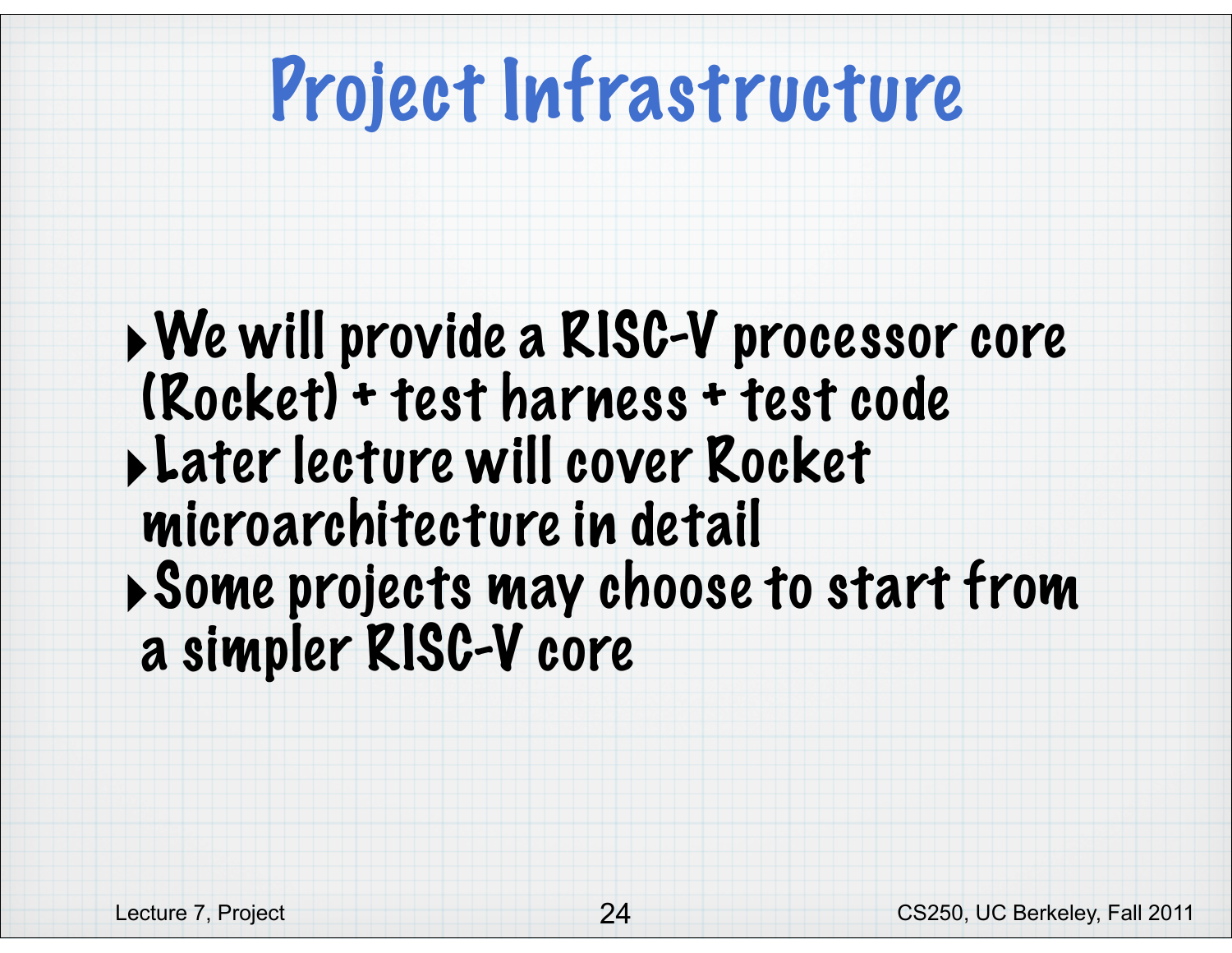### Deeply Pipelined Processor

- ‣Investigate effect on metrics as pipeline depth increased
- ‣e.g., 5-stage, 7-stage, 8-stage, 9-stage, 11-stage pipeline ‣Should aim to get below 25 FO4, maybe as low as 16 FO4 per clock cycle ‣Will need some microarchitectural tricks to cope with increased pipeline hazards
	- ‣Time/program = insts/program \* cycles/inst \* seconds/cycle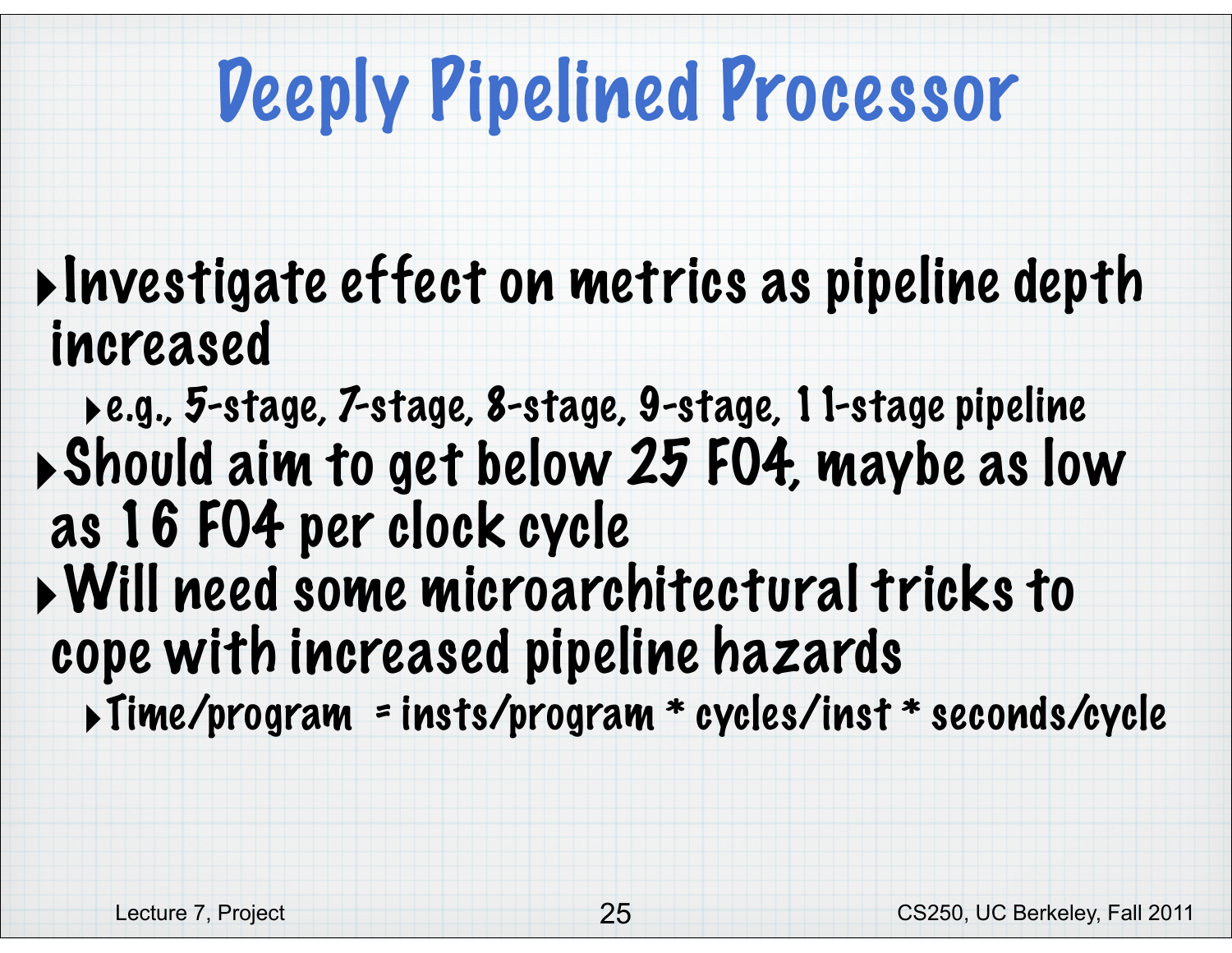### Multithreaded Processor

‣Investigate adding multithreading to processor ‣e.g., 1,2,3, 4 or more threads on each pipeline ‣Will need multithreaded benchmarks, but can also show results for multiprogramming (running a mix of benchmarks) ‣Can remove pipeline logic, e.g., bypassing, to show effect on design metrics ‣Trade single-thread performance for better multi-threaded

efficiency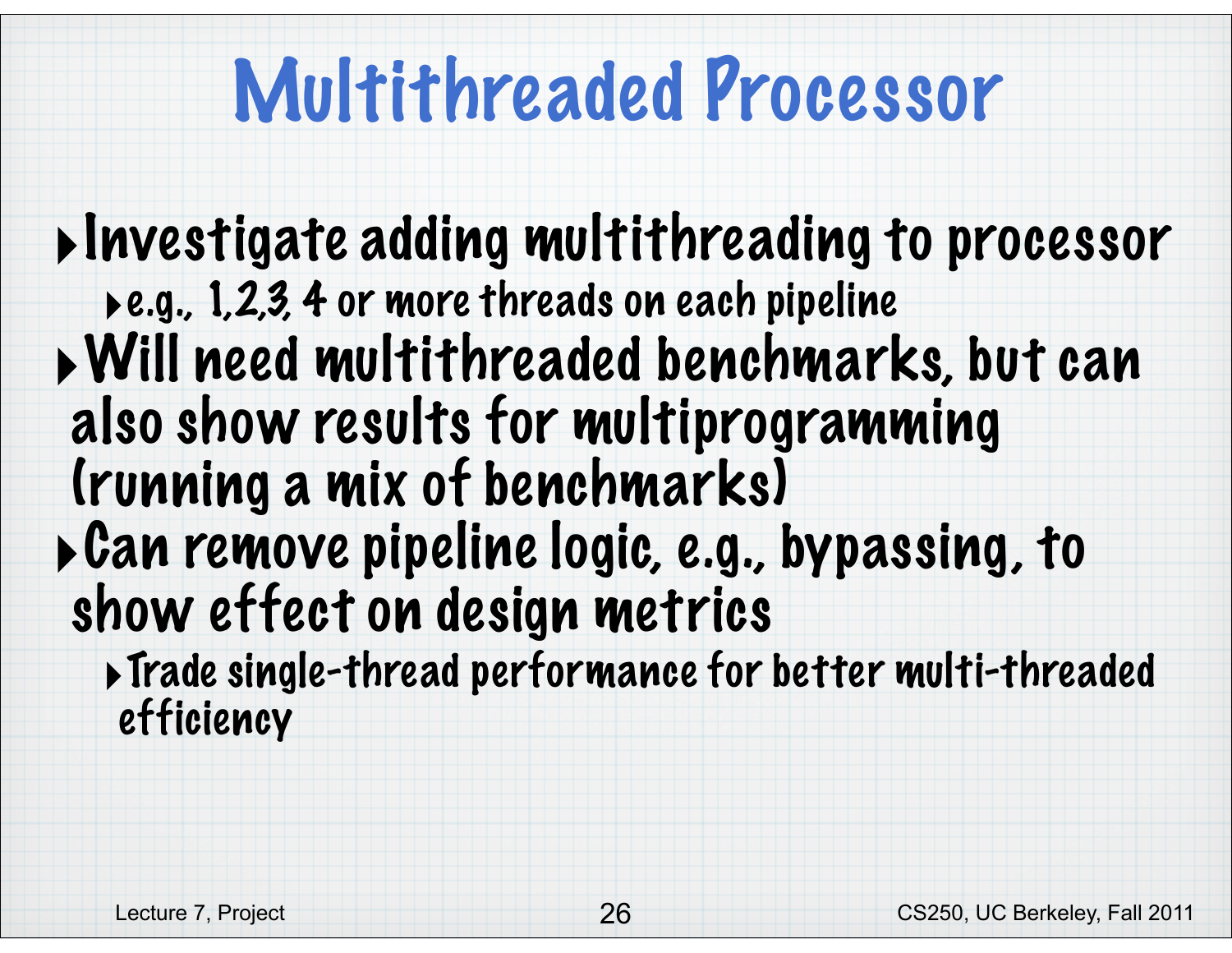### In-Order Superscalar

‣Investigate moving to dual, triple or quad instruction issue, with different combinations of instructions allowed to issue together ‣To attain reasonable performance, will need to improve other parts of pipeline

‣e.g., better fetch path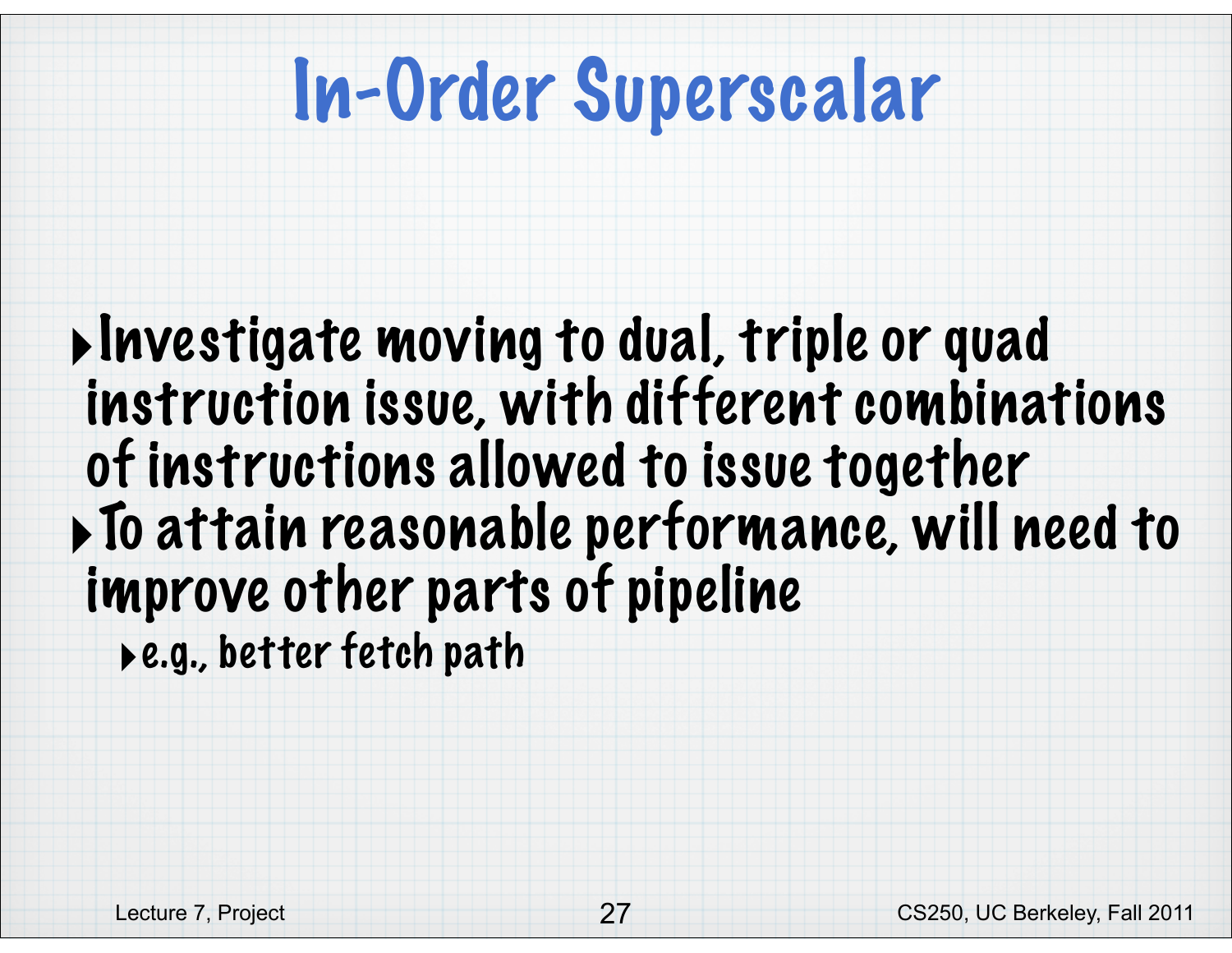### Some Combinations

### ‣Deep Pipelining + Multithreading

‣Pipelining introduces hazards, but threading can avoid them

### ‣Multiple-issue + Multithreading

- ‣Issue multiple instructions but from different threads to reduce superscalar issue logic complexity
- ‣Deep Pipelining + Multiple-issue
	- ‣Maximum single-thread performance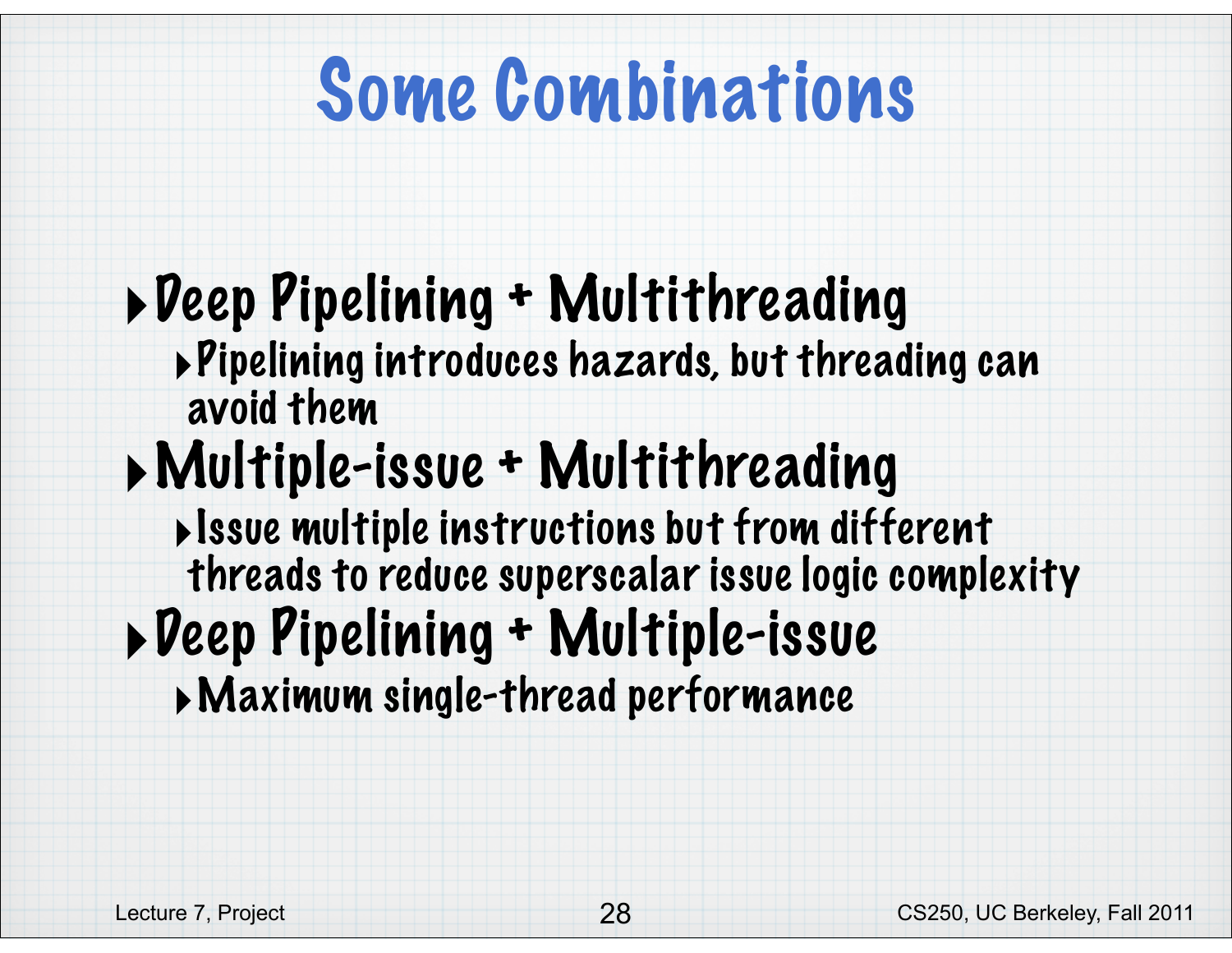### Branch Prediction Strategies

#### ‣Investigate performance/area/energy tradeoffs for different branch predictors ‣BTB vs. BHT vs. hybrids ‣Tournament predictors ‣Return address stacks ‣Perceptron predictors?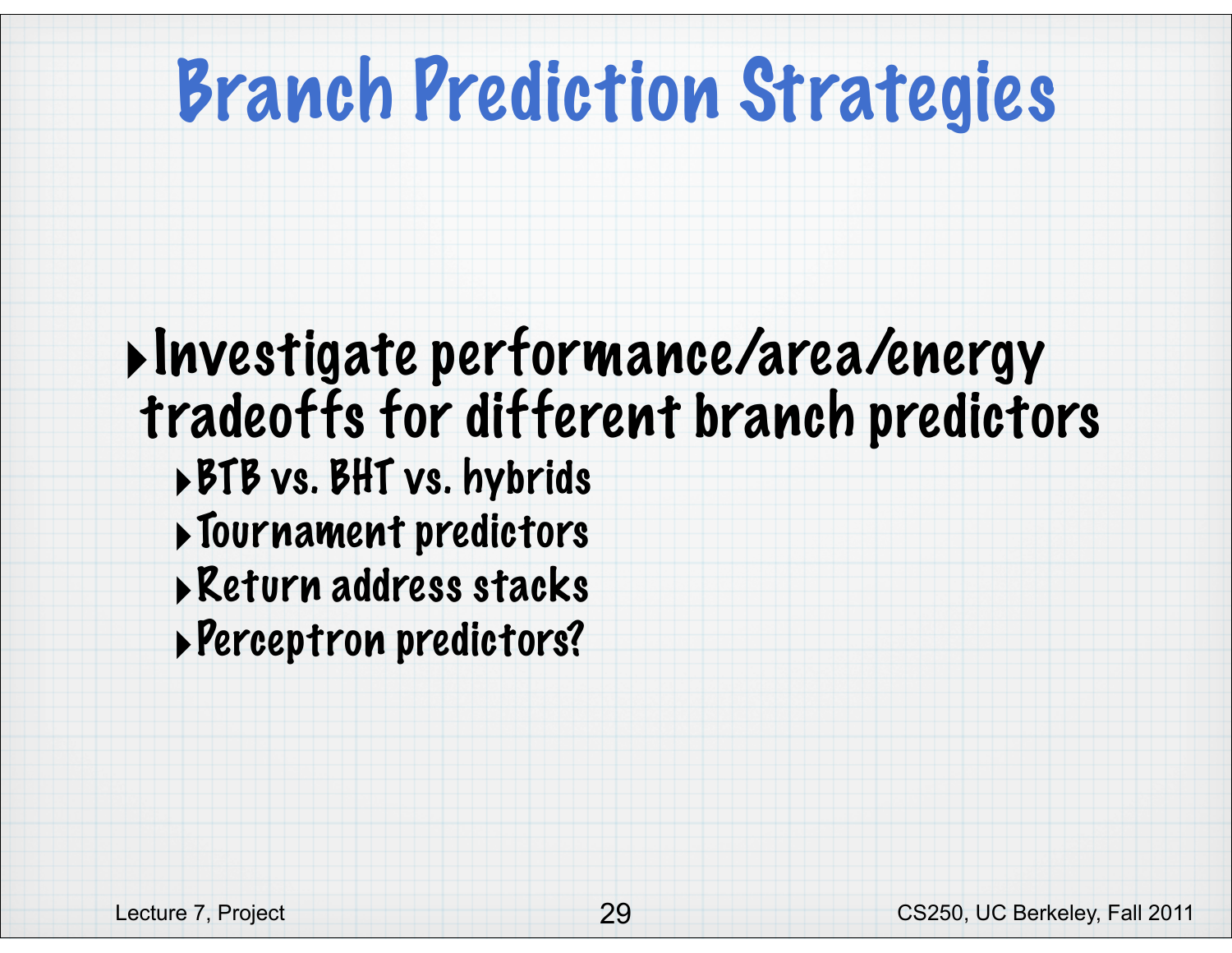## Simple Out-of-Order Superscalar

#### ‣Full blown out-of-order design too complex for class ‣Try some simple OoO enhancements ‣Single-issue OoO ‣Tomasulo-style OoO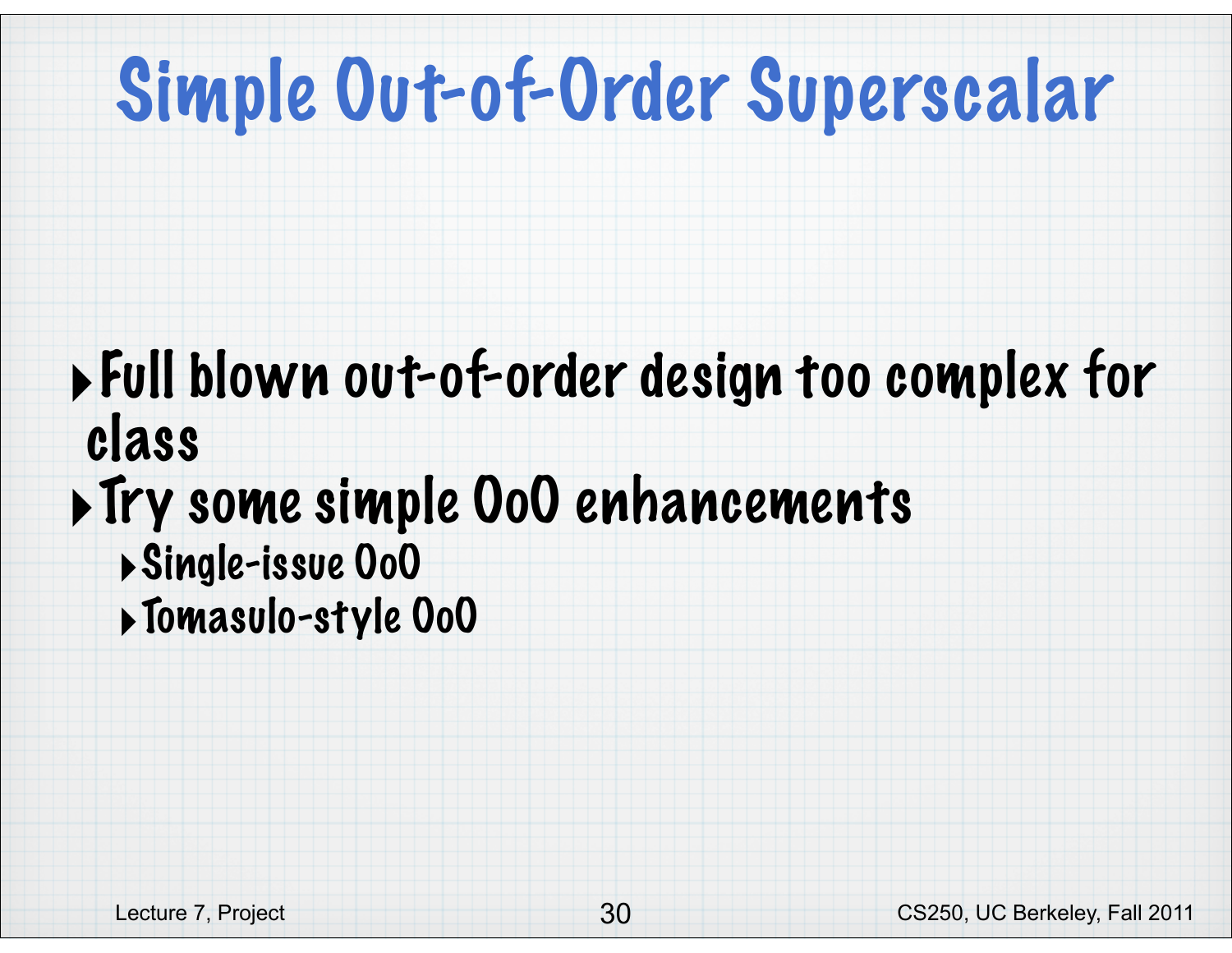## RISC-V 16-bit Compressed ISA

#### ‣RISC-V incorporates a 16-bit compressed instruction format mixed with 32-bit format

- ‣Every 16-bit instruction expands to an equivalent 32-bit RISC-V instruction
- ‣Compiler/assembler available

‣Project would investigate different strategies to implement decompression, evaluate performance/energy, and possibly suggest new opcodes (e.g., load multiple/store multiple)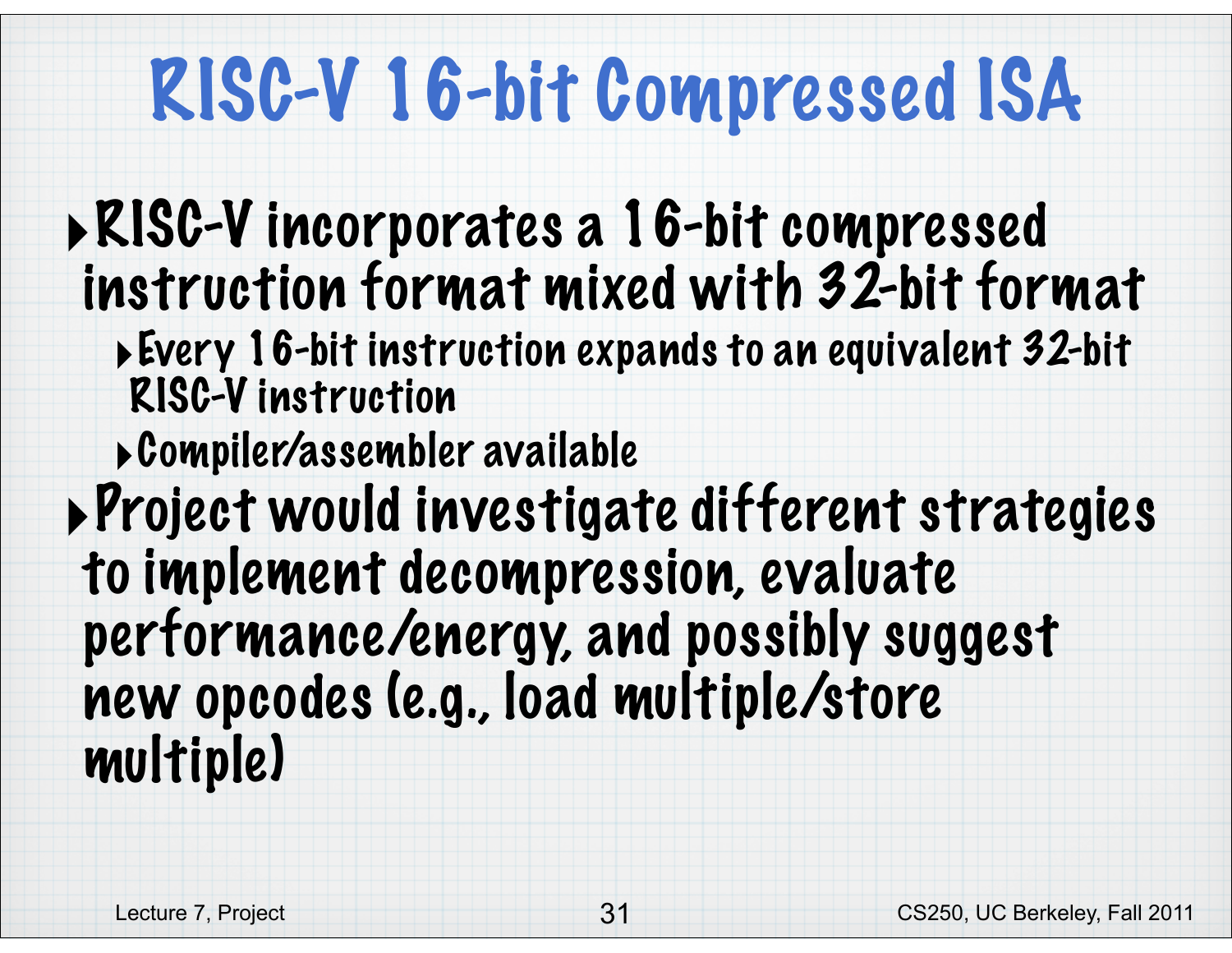

#### ‣Investigate ways to accelerate some classes of cryptographic operation ‣E.g., SHA, AES signature schemes, or RSA key operations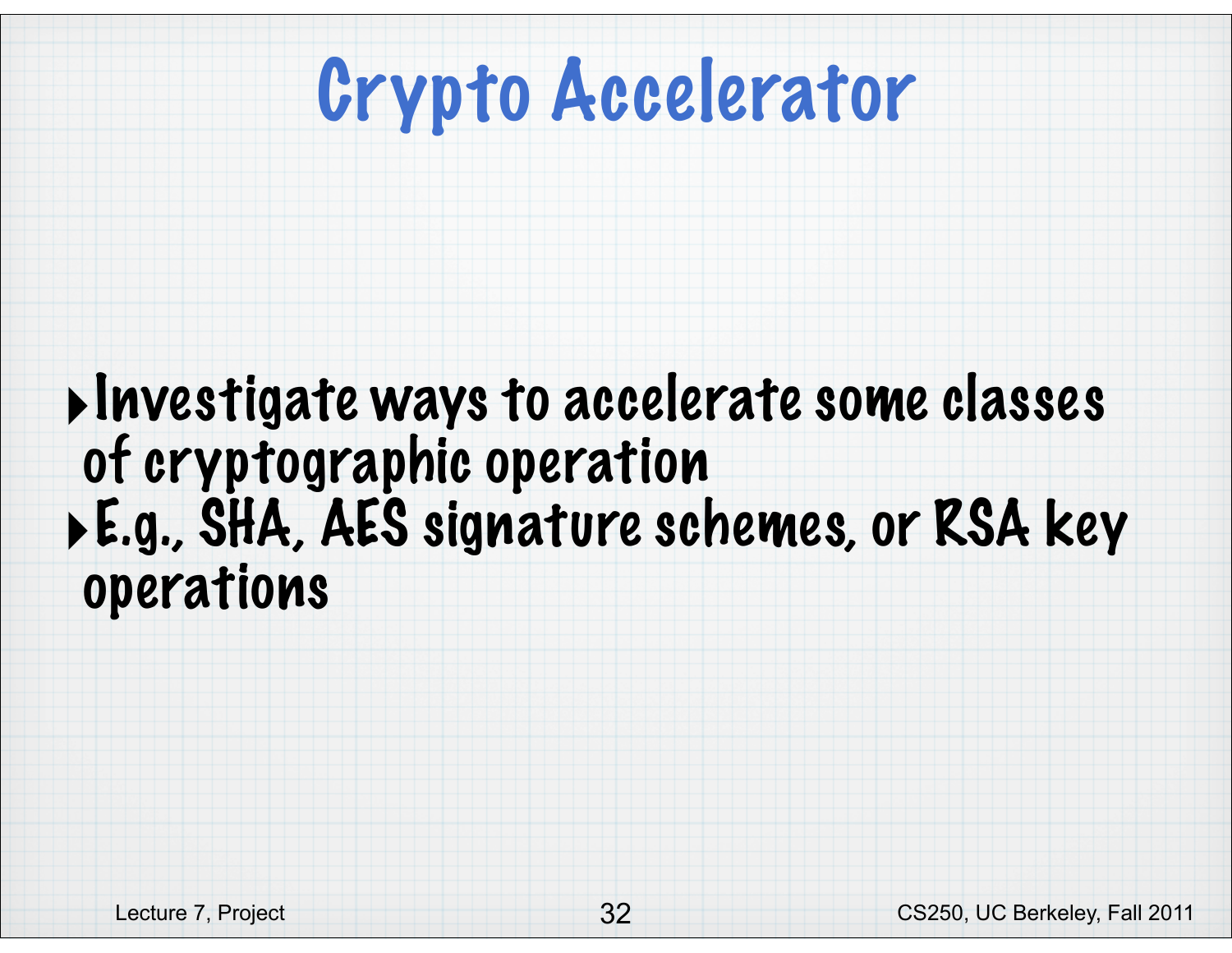

#### ‣Explore design space for FFT accelerators ‣Instruction-set extensions or autonomous coprocessor